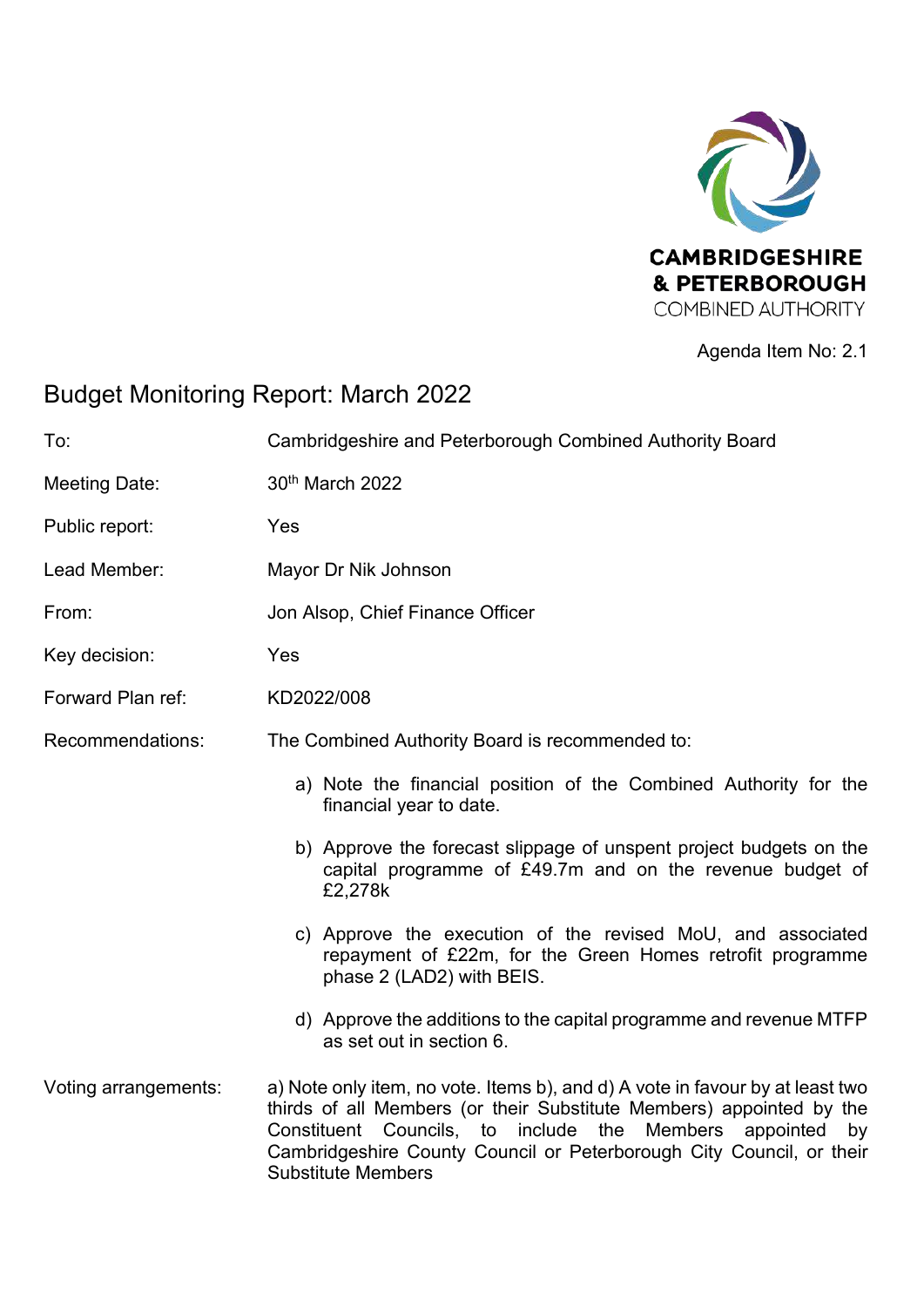Item c) a simple majority of all Members present and votingTo be carried, the vote must include the vote of the Mayor, or the Deputy Mayor when acting in place of the Mayor.

## 1 Purpose

- 1.1 This report provides an update of the 2021/22 budget position and capital programme as at 31st January 2022.
- 1.2 As the final report in the current financial year this report also splits forecast underspends between project slippage, where the Board are asked to agree the carry forward of the funding, and underspend/savings, where there is funding that will be returned to the Combined Authority's reserves as it is no longer required.
- 1.3 An outturn report will be presented to the Board in June which will, subject to audit, finalise the year-end position and seek approval of any material changes from those requested here.

### 2 Background

- 2.1 This report presents the actual expenditure position as at the  $31<sup>st</sup>$  January 2022, along with a forecast outturn position against the budget and, by exception, explanation of significant forecast variances between outturn and budget. While the cut-off for actual financial transactions is the end of January, the forecast outturns are more up to-date as they are set by officers toward the end of the month following the financial cut-off.
- 2.2 As previously agreed by the Board, the exception reporting thresholds are: £100k in Mayoral and Corporate Services revenue budgets, £250k for 'Income', 'Housing', 'Business and Skills', and 'Delivery and Strategy' revenue budgets, and £500k on all capital projects.

## 3 Revenue Budget Position

<span id="page-1-0"></span>3.1 A summary of the financial position of the Authority, showing 'Revenue' income and expenditure for the eight-month period to 31<sup>st</sup> January 2022, is set out in the table below. A more detailed breakdown of income and expenditure for the year to date is shown at **Appendix 1**.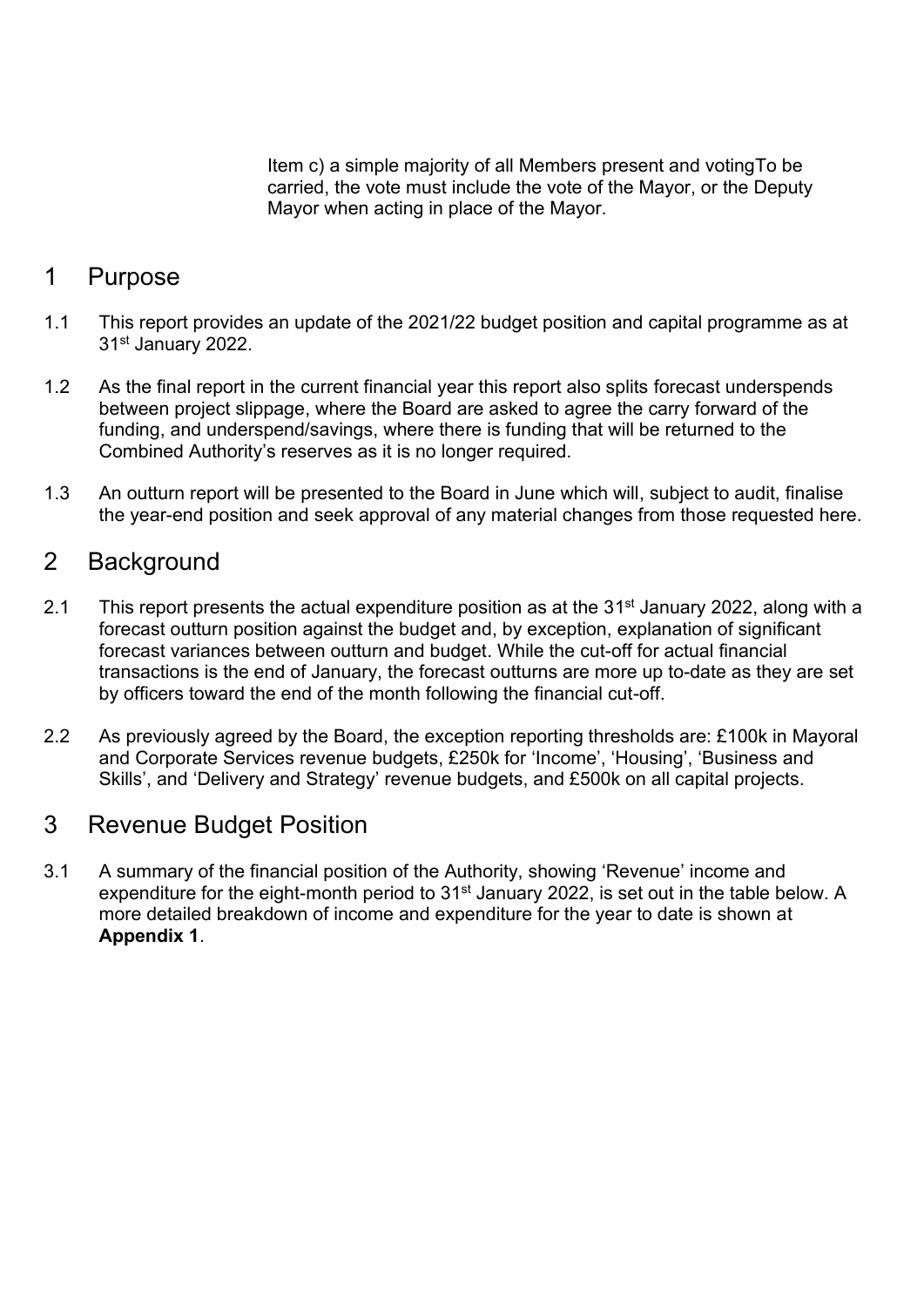| <b>2021-22 Revenue</b>                                                | Jan<br><b>Budget</b><br>£'000 | <b>Adjustments</b><br>£'000 | <b>Revised</b><br><b>Budget</b><br>£'000 | <b>Actuals</b><br>£'000 | <b>Forecast</b><br><b>Outturn</b><br>£'000 | <b>FO</b><br><b>Variance</b><br>£'000 | Change<br>in FO<br>£'000 | App<br>4 ref:  | <b>Requested</b><br>slippage<br>£'000 | <b>Requested</b><br><b>STA slippage</b><br>£'000 |
|-----------------------------------------------------------------------|-------------------------------|-----------------------------|------------------------------------------|-------------------------|--------------------------------------------|---------------------------------------|--------------------------|----------------|---------------------------------------|--------------------------------------------------|
| <b>Grant Income</b>                                                   | $-49,754$                     | $-365$                      | $-50,119$                                | 41,134                  | $-50,542$                                  | $-423$                                | $-369$                   |                | N/A                                   | N/A                                              |
| Mayor's Office                                                        | 488                           |                             | 488                                      | 338                     | 419                                        | $-68$                                 | $-8$                     |                |                                       |                                                  |
| <b>CA Gross Staffing Costs</b>                                        | 6,642                         | $\overline{\phantom{a}}$    | 6,642                                    | 5,467                   | 6,895                                      | 253                                   | $-137$                   |                |                                       |                                                  |
| <b>Other Employee Costs</b><br><b>Externally Commissioned Support</b> | 327                           |                             | 327                                      | 121                     | 282                                        | $-45$                                 | -5                       |                |                                       |                                                  |
| <b>Services</b>                                                       | 514                           |                             | 514                                      | 381                     | 487                                        | $-27$                                 | $-10$                    |                |                                       |                                                  |
| Corporate Overheads                                                   | 780                           |                             | 780                                      | 261                     | 514                                        | $-266$                                | $-77$                    |                | 5                                     |                                                  |
| <b>Governance Costs</b>                                               | 1,184                         |                             | 1,184                                    | 975                     | 1,065                                      | $-119$                                | $-119$                   | $\mathbf{1}$   |                                       |                                                  |
| <b>Other Corporate Budgets</b>                                        | $-38$                         |                             | $-38$                                    | $-214$                  | $-188$                                     | $-150$                                | $-55$                    |                |                                       |                                                  |
| Recharges to Ringfence Funded Projects                                | $-3,294$                      |                             | $-3,294$                                 | $-2,931$                | $-3,035$                                   | 259                                   | $-4$                     |                |                                       |                                                  |
| <b>Corporate Services Expenditure</b>                                 | 6,116                         | $\overline{\phantom{a}}$    | 6,116                                    | 4,060                   | 6,020                                      | $-96$                                 | $-407$                   |                | 5                                     |                                                  |
|                                                                       |                               |                             |                                          |                         |                                            |                                       |                          |                |                                       |                                                  |
| <b>Business and Skills</b>                                            | 28,506                        | $-2,365$                    | 26,141                                   | 13,537                  | 22,818                                     | $-3,323$                              | 206                      | $\overline{2}$ | 519                                   |                                                  |
| Delivery and Strategy                                                 | 18,090                        | $\overline{\phantom{a}}$    | 18,090                                   | 10,528                  | 16,322                                     | $-1,768$                              | $-633$                   | 3              | 948                                   | 811                                              |
| Housing                                                               | 214                           |                             | 214                                      | 49                      | 86                                         | $-128$                                |                          |                |                                       |                                                  |
| <b>Workstream Expenditure</b>                                         | 46,810                        | $-2,365$                    | 44,445                                   | 24,114                  | 39,226                                     | $-5,219$                              | $-427$                   |                | 1,467                                 | 811                                              |
| <b>Total Expenditure</b>                                              | 53,413                        | $-2,365$                    | 51,048                                   | 28,512                  | 45,665                                     | $-5,383$                              | $-841$                   |                | 1,472                                 | 811                                              |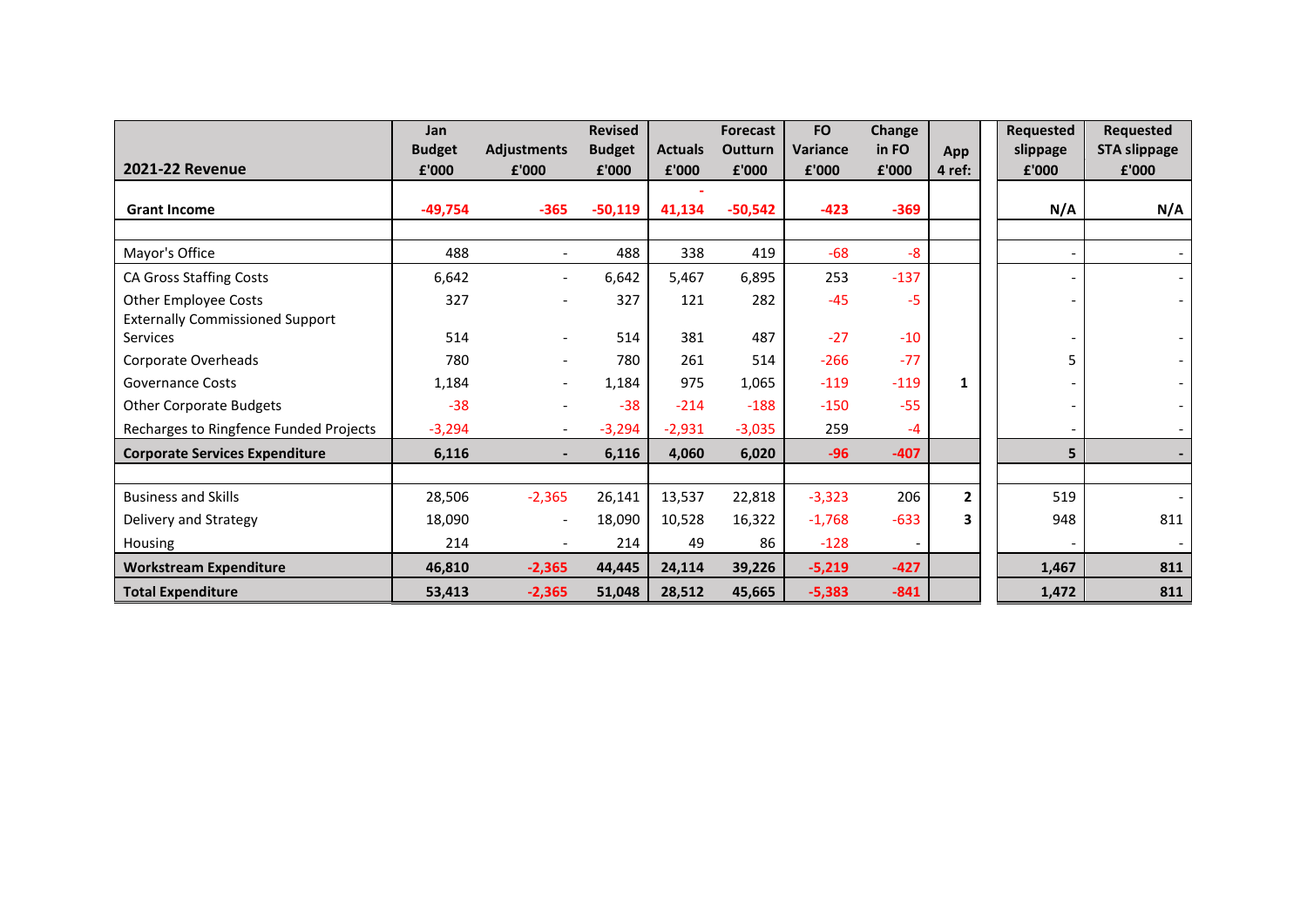- 3.2 The Forecast Outturn as set out in the table above shows a 'favourable' variance of forecast expenditure against approved budgets of £5.4m, a reduced variance of £0.8m compared to the previously reported position. This is a result of £900k of increased expenditure, in line with the decisions of the January Board, and three material changes as summarised below. A full list of all budgets is included in **Appendix 1** and detail on material changes to expenditure forecasts are covered in **Appendix 4**):
	- The forecast spend on Business Board and Committee allowances has reduced by £119k. This reflects a recharge of 75% of the Business Board's allowances and expenses from a different funding source, rather than a reduction in actual spend.
	- The forecast underspend on the Adult Education Budget (AEB) Devolution Programme has increased by £280k to £1.2m.
	- There is a £284k underspend forecast against Concessionary Fares although this is largely cancelled out by a £234k overspend on supported bus services.
- 3.3 The only adjustment, other than those reflecting decisions taken by the Combined Authority Board in January, is the recognition of the Additional Home to School transport grant income. The DfE confirmed the final allocation, in line with the expectation presented to the Board in January. Retrospective grant letters are now being issued to Cambridgeshire County Council and Peterborough City Council to meet the costs they have already incurred delivering this service.
- 3.4 Of the £5.3m forecast underspend, £1.5m is being requested as carry-forward with the balance, of £3.8m, being underspend which will be returned to reserves for reallocation. This underspend is broken down below. Ringfenced underspends cannot be re-allocated to another project so are retained in specific reserves for future spend on that area. Unringfenced savings will result in increase revenue reserves that the Combined Authority can allocate as it sees fit.

#### Ringfenced underspends of more than £100k

| <b>Adult Education Budgets</b>    | £2,187k                                                                                  |  |
|-----------------------------------|------------------------------------------------------------------------------------------|--|
| Greater South-East Energy Hub     | £465k                                                                                    |  |
| <b>Business Board allowances*</b> | f119k                                                                                    |  |
|                                   | *as referred to in paragraph 3.1 this is a funding swap rather than an actual underspend |  |

Un-ringfenced savings of more than £100k

| These are savings across the Authority |         |
|----------------------------------------|---------|
| Un-drawn STA response funds            | £1,000k |
| <b>CAM</b> saving                      | £655k   |
| Accommodation saving                   | £240k   |
| Increased Treasury Management income   | £143k   |

- 3.5 There are no material slippage requests within the corporate services budgets, and two projects where a material element of anticipated spend has slipped into 2022-23: £673k on the Bus Review Implementation and £175k on the Peterborough Station Quarter business case.
- 3.6 The 2021-22 revenue budget also included STA funds for a variety of projects which have not been drawn down and are seeking a total of £811k carry forward: the A142 Chatteris to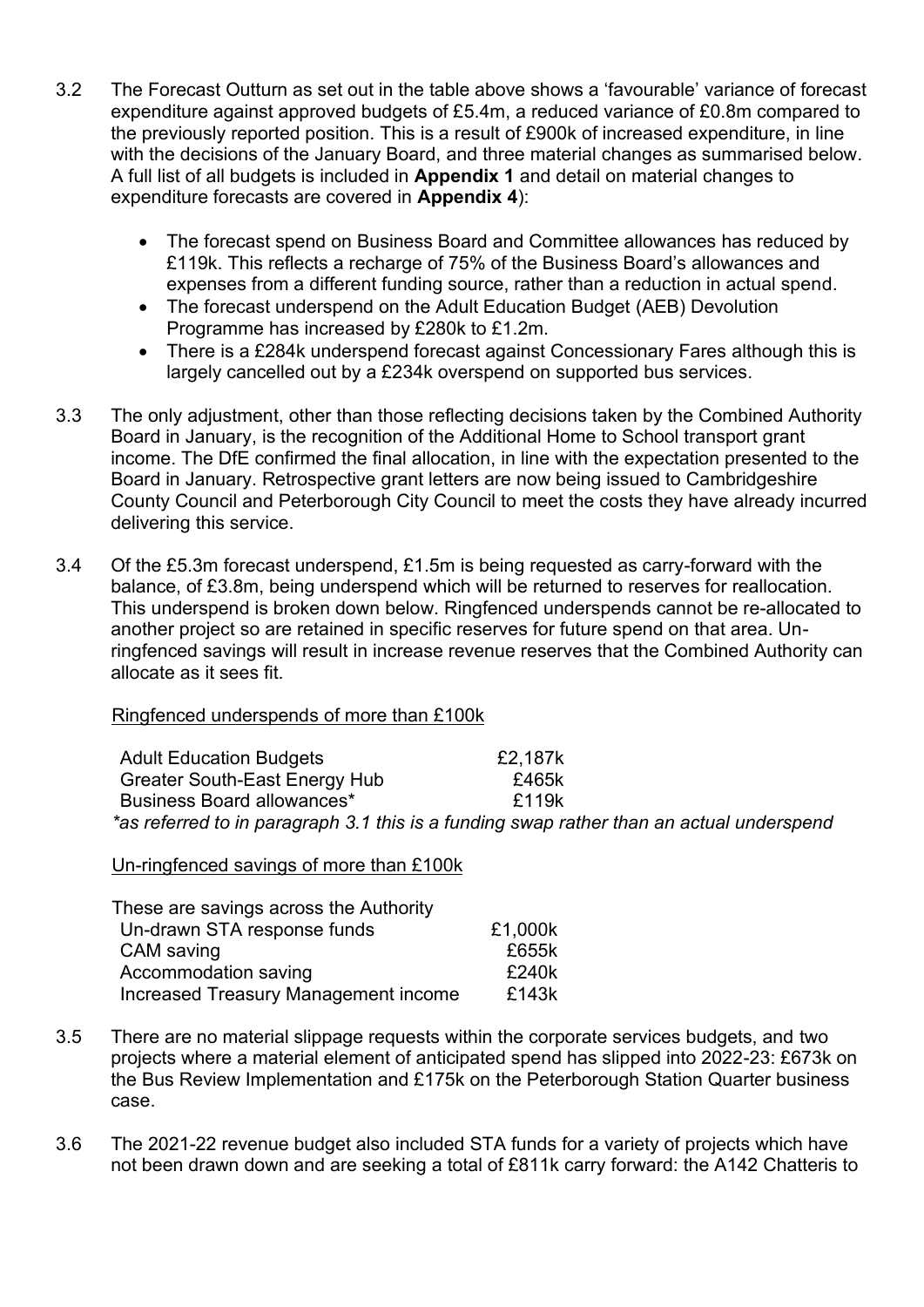Snailwell, Development of a Key Route Network, Harston Capacity Study, Spatial Framework, Sawston Station Contribution and the Segregated Cycling Holme to Sawtry.

3.7 The Board are recommended to approve the approved and STA carry-forwards of £1,417k and £811k respectively.

## 4 Capital Programme

4.1 A summary of the in-year capital programme and capital grant income for the period to  $31<sup>st</sup>$ January 2022 are shown in the tables below. Detail of the capital programme can be seen across **Appendices 2 and 3**. (Please note: 'STA' stands for 'Subject to Approval' and 'YTD' for 'year to date').

| <b>Capital Programme</b><br><b>Summary</b> | <b>Revised 21-</b><br>22 Budget | Year<br>To-<br><b>Date</b><br><b>Actuals</b> | $21 - 22$<br><b>Forecast</b><br><b>Outturn</b> |           | <b>Forecast</b><br>Variance |  | <b>Requested</b><br><b>Slippage</b> | <b>Requested</b><br><b>STA</b><br><b>Slippage</b> |
|--------------------------------------------|---------------------------------|----------------------------------------------|------------------------------------------------|-----------|-----------------------------|--|-------------------------------------|---------------------------------------------------|
|                                            | £'000                           | £'000                                        | £'000                                          | £'000     | £'000                       |  | £'000                               | f'000                                             |
| <b>Corporate Services</b>                  | 44                              |                                              | 44                                             |           | $0.0\%$                     |  | $\overline{\phantom{0}}$            | 150                                               |
| <b>Business and Skills</b>                 | 66,885                          | 24,129                                       | 40,302                                         | $-26,583$ | $-39.7%$                    |  | 26,494                              |                                                   |
| Delivery and Strategy                      | 66,089                          | 46,833                                       | 57,768                                         | $-8,321$  | $-12.6%$                    |  | 6,290                               | 14,340                                            |
| Housing                                    | 36,960                          | 9,197                                        | 34,551                                         | $-2,409$  | $-6.5%$                     |  | 2,409                               |                                                   |
| <b>Totals</b>                              | 169,977                         | 80,159                                       | 132,665                                        | $-37,313$ | $-22.0%$                    |  | 35,193                              | 14,490                                            |

| <b>Capital Funding Summary</b>        | <b>Revised</b><br>$21 - 22$<br><b>Budget</b> | Year To-<br>Date<br><b>Actuals</b> | $21 - 22$<br><b>Forecast</b><br><b>Outturn</b> |                          | <b>Forecast Variance</b> |        |
|---------------------------------------|----------------------------------------------|------------------------------------|------------------------------------------------|--------------------------|--------------------------|--------|
|                                       | £'000                                        | £'000                              | £'000                                          | £'000                    | %                        |        |
| A10 capital grant                     |                                              | $-2,000$                           | $-2,000$                                       | $\overline{\phantom{0}}$ | 0.0%                     | 100.0% |
| <b>Housing Capital Grants</b>         |                                              |                                    | $-4,000$                                       |                          | $0.0\%$                  | 0.0%   |
| <b>Active Transport Grant Capital</b> |                                              |                                    |                                                |                          | 0.0%                     | 0.0%   |
| Capital Gainshare                     | $-12,000$                                    | $-12,000$                          | $-12,000$                                      |                          | 0.0%                     | 100.0% |
| <b>Local Transport Capital Grants</b> | $-23,080$                                    | $-24,620$                          | $-24,620$                                      | $-1,540$                 | 6.7%                     | 100.0% |
| <b>Getting Building Fund</b>          | $-7,300$                                     | $-7,300$                           | $-7,300$                                       |                          | 0.0%                     | 100.0% |
| GSE Sustainable Warmth capital grant  | -                                            | $-118,389$                         | $-118,389$                                     |                          | 0.0%                     | 100.0% |
| <b>Transforming Cities Funding</b>    | $-30,000$                                    | $-30,000$                          | $-30,000$                                      | -                        | 0.0%                     | 100.0% |
| ZEBRA capital grant                   |                                              | $-4,295$                           | $-4,295$                                       | -                        | 0.0%                     | 100.0% |
| <b>Totals</b>                         | $-72,380$                                    | $-198,604$                         | $-202,604$                                     | $-1,540$                 | 6.7%                     | 98.0%  |

4.2 The £150k capital STA budget within the Corporate Services directorate was established to fund the development of a new finance system. After reviewing a range of finance systems it was established that staying with the current Agresso system, provided via a service level agreement with Peterborough City Council represented the best value for money. As part of this there will be no capital cost of developing a new system however there is anticipated to be some costs associated with roll-out of new functionality and self-service within the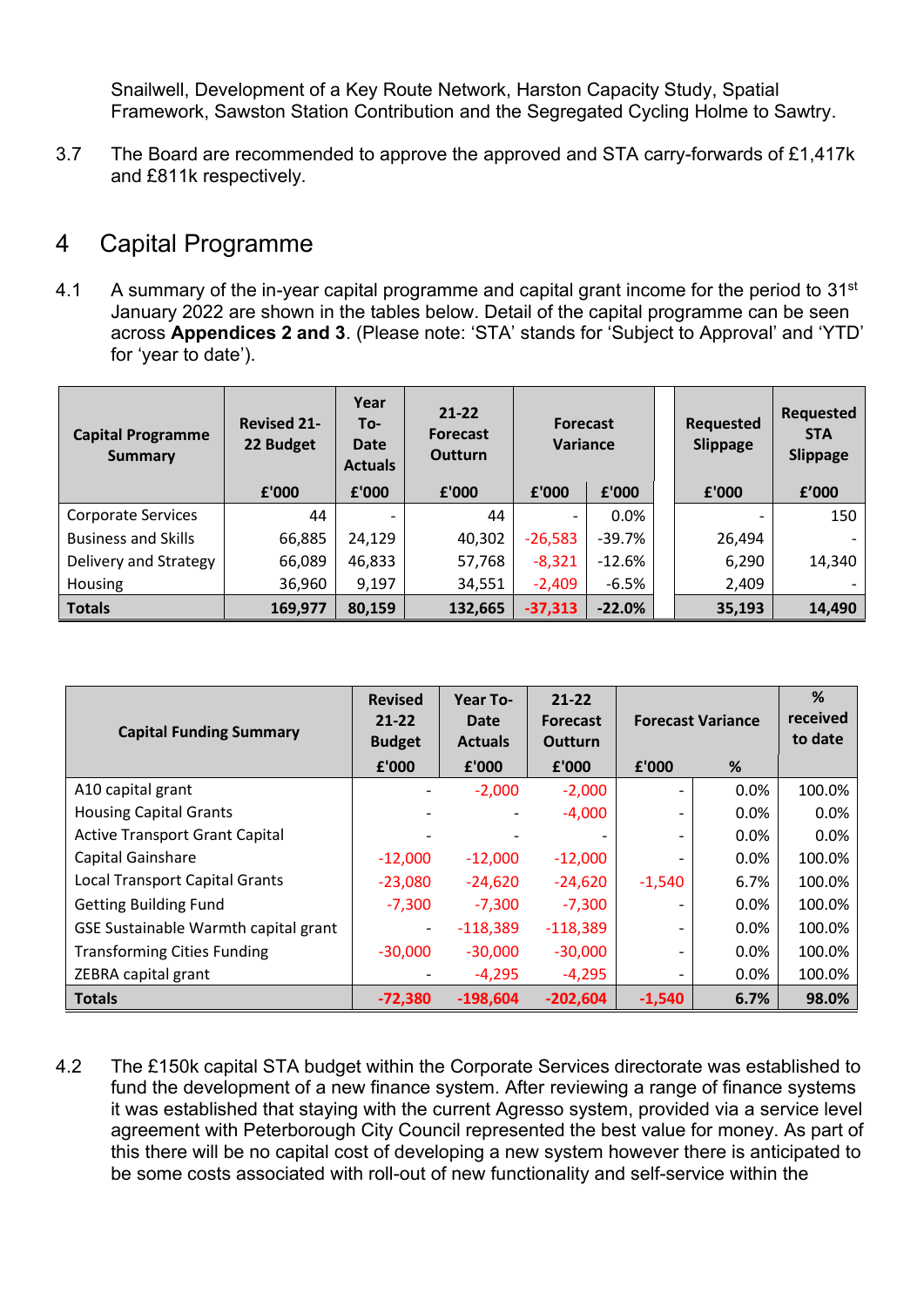Combined Authority, as such it is requested that the £150k capital budget be removed and replaced with a £100k revenue budget for support and training on the existing system.

- 4.3 The Business and Skills directorate is forecasting a £26.6m underspend against budget, £23.3m of this is due to further delay in the Green Homes Grant capital programme beyond that reported to the Board in January, this delay is a timing issue and the delivery and spend of this £23m is still expected before the end of the project in summer 2022. There are two other material changes to forecast slippage and there are £564k on Chatteris Market Town and £1,000k on the Growth Service Equity project.
- 4.4 Two of the three material changes in the Delivery and Strategy portfolio are due to projects' profiling not being updated when budget was requested from Board. Nene parkway Junction 15 and March Junction improvements both drew down in-year funding in January when spend is anticipated in 2022-23 and are thus requesting these new 'underspends' be slipped into 2022-23 as there are no updated to these projects since the Board papers in January there is not an item in appendix 4 on them.

The third material change is a £504k reduction in forecast spend on transport modelling.

- 4.5 Both the capital budgets within the Housing directorate have changed materially since the position reported in January. The grant programme has improved it's in-year expenditure position by £4.9m, bringing it back to within £1m of its original forecast spend. The housing investment fund has increased it's forecast underspend by £974k, as reported to the Housing Committee the Ely MOD project's cashflow is behind schedule which has delayed their drawdowns against the original profile.
- 4.6 Including both approved and STA budgets, the total forecast slippage on the capital programme is £49.7m, or 27% of the revised budget. While the headline figure is higher than the prior year's slippage of 21%, discounting the Green Homes Capital project (which is new this year) the underlying figure reduces to 17%. While this level of slippage is not unusual it still indicates a significant element of optimism bias in our forecasts, and the Authority is initiating monthly meetings where project managers are supported and challenged by the Project Management Office and Finance teams with the aim of reducing levels of slippage in future years.
- 4.7 While most of the unspent capital is due to timing delays, there are a small number of projects where a combination of project changes and efficiencies have resulted in a saving which can be reallocated by the Combined Authority to future priorities. This saving, of £2.0m across the capital programme, is broken down below:

| Digital Connectivity Infrastructure £1.2m |        |
|-------------------------------------------|--------|
| Lancaster Way                             | £500k  |
| A605 Stanground – Whittlesea              | £217k  |
| CAM OBC                                   | £100k* |

*\*this is in addition to the £3.25m saving reported earlier in the year and is a result of more accurate forecasts of the overall funding which will be returned to the CPCA following the closure of OneCAM Ltd.* 

4.8 £1m of the £1.2m saving on digital connectivity is due to National Highways rejecting funds for ducting on the A428. While this element of the digital connectivity programme will therefore not continue the project team believe the outcomes are still necessary and are anticipating bringing forward a comparable project for funding consideration at a future date.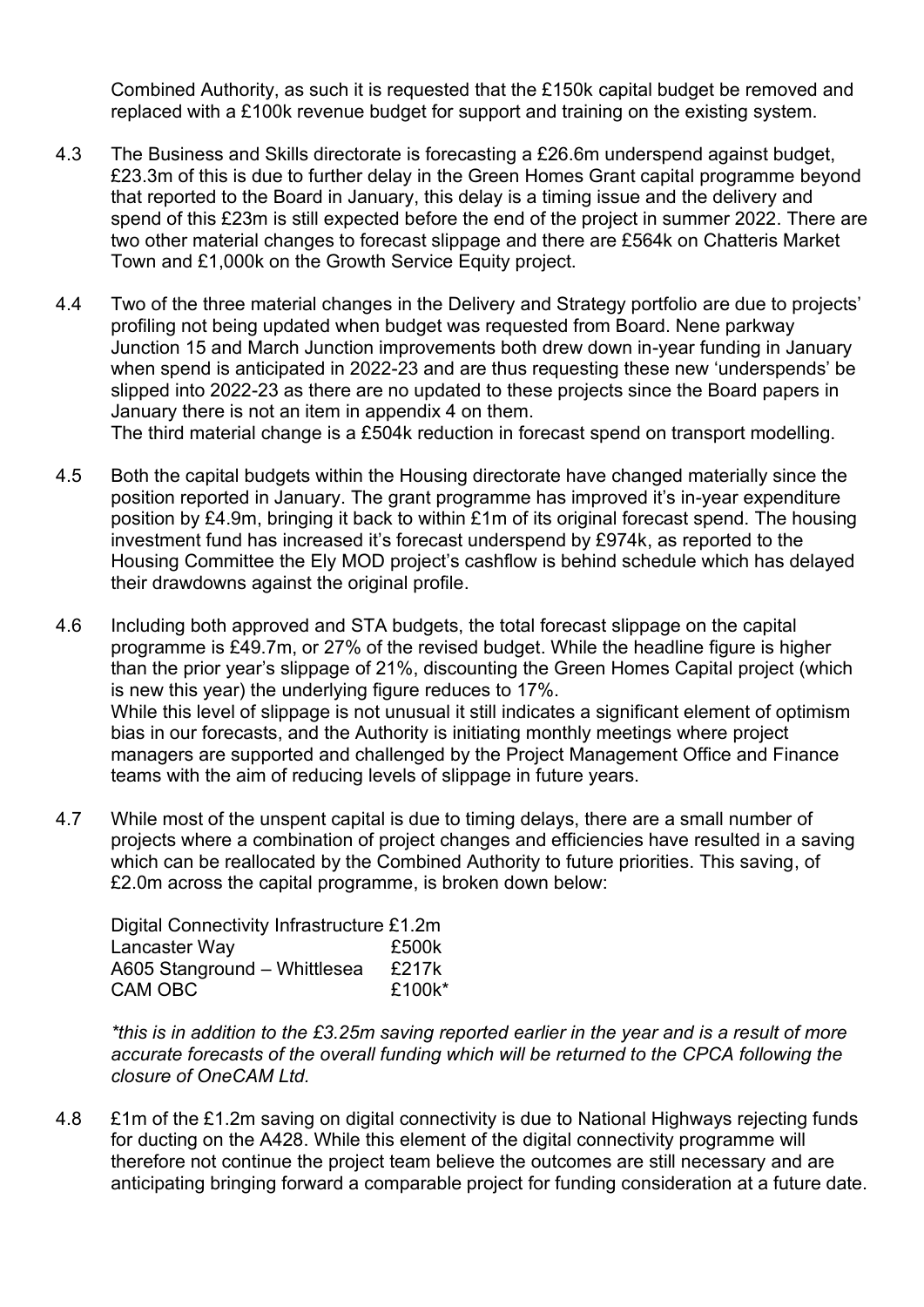4.9 One area where the Combined Authority recognises there is need for further work is the monitoring and challenge of STA budgets. There is £15.3m of STA funding seeking slippage from 2021-22 into the new year. This represents projects which were due to have started substantial delivery in the current year, but have not got to the point of establishing the case for requesting the funds be drawn down. A senior officer group was established in January (the Performance and Risk Committee), which meets monthly and reviews the Combined Authority wide budgetary position. As part of these reports there will be a focus once a quarter on the outstanding STA budgets for the year and what progress has been made toward drawing them down.

## 5 Updated Green Homes grant agreement

- 5.1 As reported to the Board in January, due to delays in contracting, availability of a national supply chain and local authority capacity to deliver projects the Combined Authority is unable to deliver the Green Homes grant programme (a.k.a. Local Authority Delivery Phase 2, LAD2) in line with the original timescales agreed with Government.
- 5.2 The Department for Business, Energy and Industrial Strategy (BEIS) have been kept abreast of the progress of the scheme and have issued an extension to the original programme allowing delivery to continue until the end of June 2022. As part of the negotiations with BEIS there was a desire to return the element of the £78.3m which could still not be spent so it could be re-allocated nationally.
- 5.3 Upon reviewing the existing Memorandum of Understanding (MoU) it was identified that the existing clawback provisions only allowed for BEIS to request funding back at the end of the programme (now June 2022). In order to enable CPCA to repay the funding before this BEIS have issued a variation to the MoU which includes the ability for BEIS to request repayment before the end of the delivery window, alongside this BEIS have issued a request that the CPCA repay £22m of the forecast underspend on the programme as soon as possible. The letters setting out the proposed amendments and requesting repayment are included as appendixes 5 and 6.
- 5.4 Given the previously reported position, that the Combined Authority will be unable to defray the money on the programme before the end of the delivery window, the Board are asked to approve the agreement of the revised MoU and the repayment of £22m of grant funds to BEIS.

### 6 MTFP and 2022-26 capital programme update.

- 6.1 As reported in the January budget-setting paper, in consultation with the Constituent Authorities and the Business Board, the Combined Authority has established a long-list of potential project proposals. The projects associated with transport, business and skills and regeneration were not considered as part of the January budget setting so that further work on their alignment with emerging strategic priorities could be established.
- 6.2 Throughout February and March, officers across the area have been working to refine these proposals and, on instruction from the members of the Board, have brought forward a shortlist of projects which have cross-region impact, fit within the headroom within the current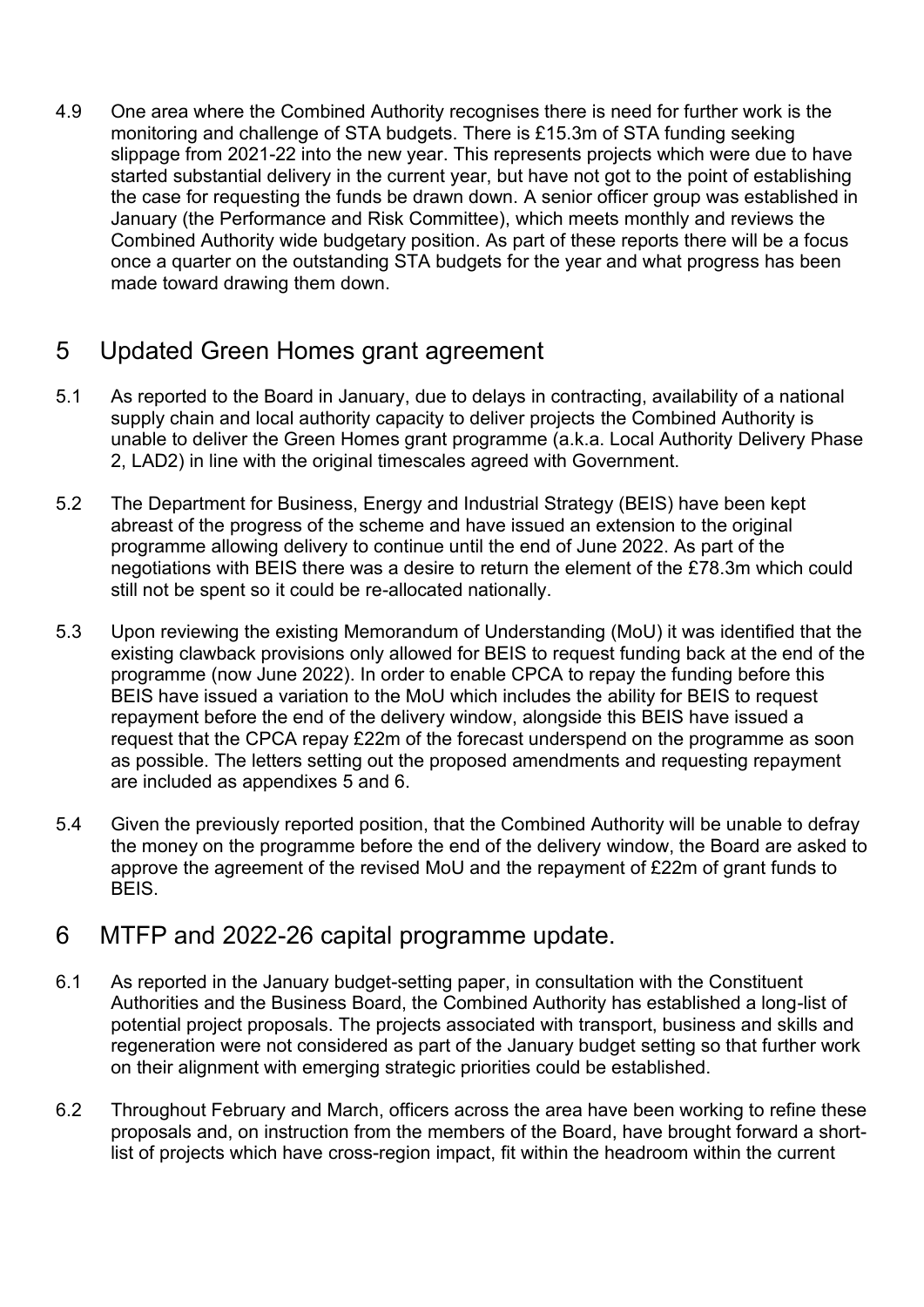Medium-Term Financial Plan (MTFP), align with emerging strategy and are likely to represent good value for money.

6.3 The profile of spend of each project is shown in the table below, and a summary of each project is included as appendix 7. The spend profiles are indicative and subject to individual business cases being approved by the Board, as such spend may be accelerated, or slipped relative to the position shown below.

| Figures in £,000s                   |         | $22 - 23$ | $23 - 24$ | $24 - 25$ | $25 - 26$ | <b>Totals</b> |
|-------------------------------------|---------|-----------|-----------|-----------|-----------|---------------|
| <b>Transport Model Replacement</b>  | capital | 1,136     | 585       | 215       | 215       | 2,151         |
|                                     | revenue |           |           |           |           |               |
| Peterborough electric buses         | capital |           |           |           |           |               |
| business case development           | revenue | 150       |           |           |           | 150           |
| <b>Active Travel Funding</b>        | capital | 1,545     | 2,942     | 3,800     | 850       | 9,137         |
|                                     | revenue | 100       | 100       |           |           | 200           |
| <b>Further Education cold spots</b> | capital |           | 2,400     | 2,175     |           | 4,575         |
|                                     | revenue | 225       |           |           |           | 225           |
| <b>Market towns and villages</b>    | capital | 1,250     | 1,250     |           |           | 2,500         |
|                                     | revenue |           |           |           |           |               |
| <b>Growth Works Equity Fund</b>     | capital | 950       | 2,850     | 2,850     | 2,850     | 9,500         |
|                                     | revenue | 50        | 150       | 150       | 150       | 500           |
| <b>Totals</b>                       | capital | 4,881     | 10,027    | 9,040     | 3,915     | 27,863        |
|                                     | revenue | 525       | 250       | 150       | 150       | 1,075         |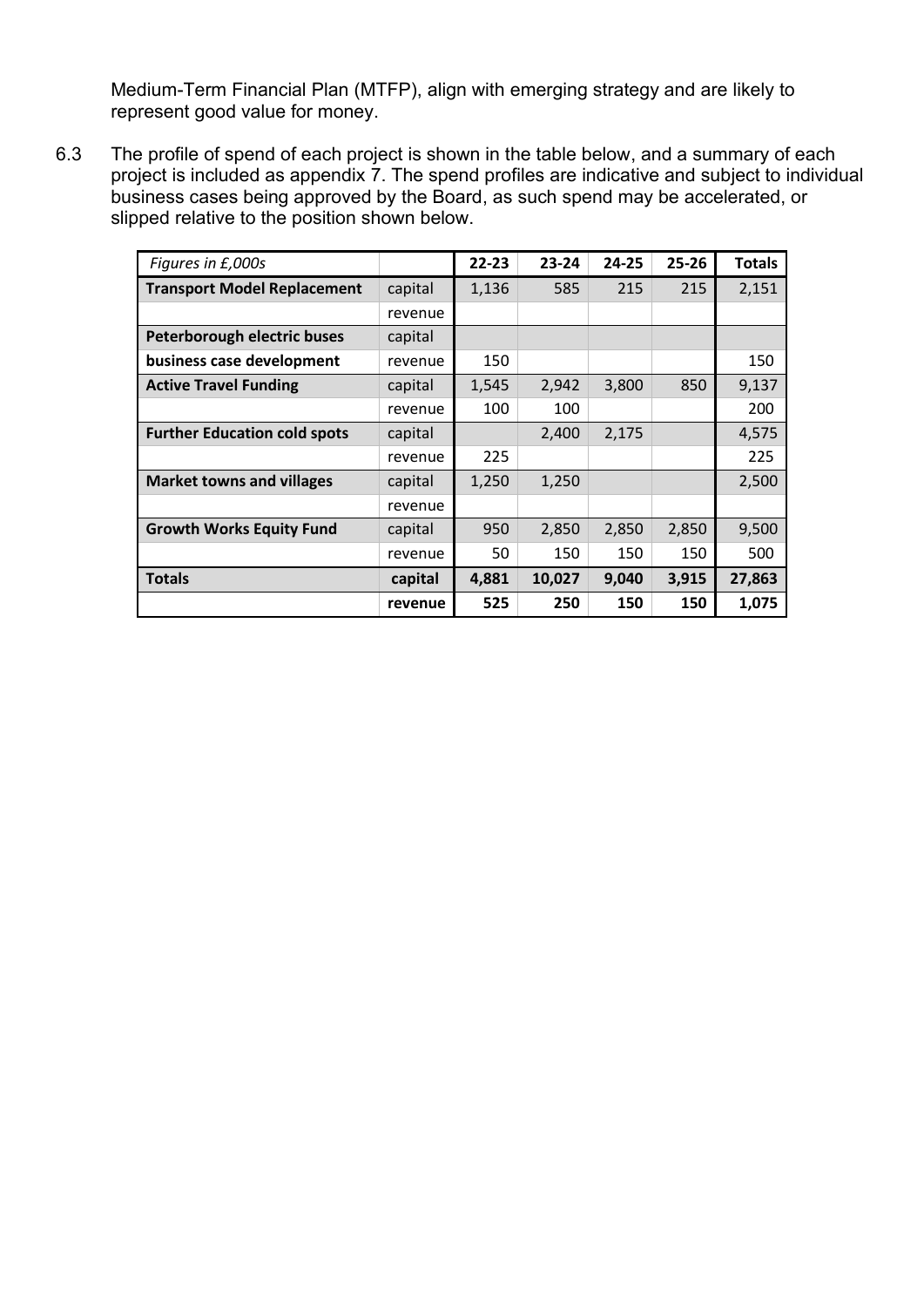- 6.4 The impact of inclusion of these projects on the Combined Authority's reserves is set out below starting with the position as approved in January, note that these figures do not account for forecast under or over-spends included elsewhere in this report.
- 6.5 As can be seen in the tables below, the inclusion of the proposed projects will allocate the vast majority of the Combined Authority's capital headroom over the next 3 years with balances increasing again in year 4 as projects tail off. Approval therefore will mean that any significant further investment will either need to be funded by new income, supported by borrowing in the short-term, or displace existing commitments.
- 6.6 The Board are requested to consider the shortlist of projects and recommend some, or all, for inclusion in the MTFP and capital programme.

|                             |                                  |                   | 2022/23                 |                                                     |                                      |                   |                                | 2023/24                               |                                      |                   |                                | 2024/5                                              |                                      |                   | 2025/6                         |                                              |                                      |
|-----------------------------|----------------------------------|-------------------|-------------------------|-----------------------------------------------------|--------------------------------------|-------------------|--------------------------------|---------------------------------------|--------------------------------------|-------------------|--------------------------------|-----------------------------------------------------|--------------------------------------|-------------------|--------------------------------|----------------------------------------------|--------------------------------------|
|                             | Forecast<br>balance at<br>1/4/22 | In-year<br>income | Approved<br>Expenditure | <b>Subject to</b><br>Approval<br><b>Expenditure</b> | <b>Balance at</b><br><b>Year End</b> | In-year<br>income | Approved<br><b>Expenditure</b> | Subject to<br>Approval<br>Expenditure | <b>Balance at</b><br><b>Year End</b> | In-year<br>income | <b>Approved</b><br>Expenditure | <b>Subject to</b><br>Approval<br><b>Expenditure</b> | <b>Balance at</b><br><b>Year End</b> | In-year<br>income | Approved<br><b>Expenditure</b> | <b>Subject to</b><br>Approval<br>Expenditure | <b>Balance</b> at<br><b>Year End</b> |
|                             | £,000                            | £,000             | £,000                   | £,000                                               | £,000                                | £,000             | £,000                          | £,000                                 | £,000                                | £,000             | £,000                          | £,000                                               | £,000                                | £,000             | £,000                          | £,000                                        | £,000                                |
| Capital Single<br>Pot       | (32, 269)                        | (33,000)          | 6,157                   | 37,902                                              | (21, 210)                            | (12,000)          | 2,001                          | 12,583                                | (18,626)                             | (12, 555)         | 42                             | 5,830                                               | (25, 309)                            | (12, 184)         |                                |                                              | (37, 493)                            |
| Capital<br><b>Additions</b> |                                  |                   |                         | 4,881                                               |                                      |                   |                                | 10,027                                |                                      |                   |                                | 9,040                                               |                                      |                   |                                | 3,915                                        |                                      |
| Contingency                 |                                  |                   |                         | 98                                                  |                                      |                   |                                | 201                                   |                                      |                   |                                | 181                                                 |                                      |                   |                                | 78                                           |                                      |
| <b>Revised Total</b>        | (32, 269)                        | (33,000)          | 6,157                   | 42,881                                              | (16, 231)                            | (12,000)          | 2,001                          | 22,811                                | (3, 419)                             | (12, 555)         | 42                             | 15,051                                              | (881)                                | (12, 184)         |                                | 3,993                                        | (9,072)                              |
|                             |                                  |                   |                         |                                                     |                                      |                   |                                |                                       |                                      |                   |                                |                                                     |                                      |                   |                                |                                              |                                      |
| Revenue<br>Single Pot       | (4,982)                          | (9, 369)          | 6,695                   | 1,964                                               | (5,693)                              | (7, 971)          | 7,089                          | 2,038                                 | (4, 537)                             | (7,678)           | 7,535                          | 1,910                                               | (2,769)                              | (7,619)           | 7,692                          | 170                                          | (2,527)                              |
| Revenue<br><b>Additions</b> |                                  |                   |                         | 525                                                 |                                      |                   |                                | 250                                   |                                      |                   |                                | 150                                                 |                                      |                   |                                | 150                                          |                                      |
| Contingency                 |                                  |                   |                         | 11                                                  |                                      |                   |                                |                                       |                                      |                   |                                |                                                     |                                      |                   |                                |                                              |                                      |
| <b>Revised Total</b>        | (4,982)                          | (9,369)           | 6,695                   | 2,500                                               | (5, 157)                             | (7, 971)          | 7,089                          | 2,293                                 | (3,746)                              | (7,678)           | 7,535                          | 2,063                                               | (1,825)                              | (7,619)           | 7,692                          | 323                                          | (1, 430)                             |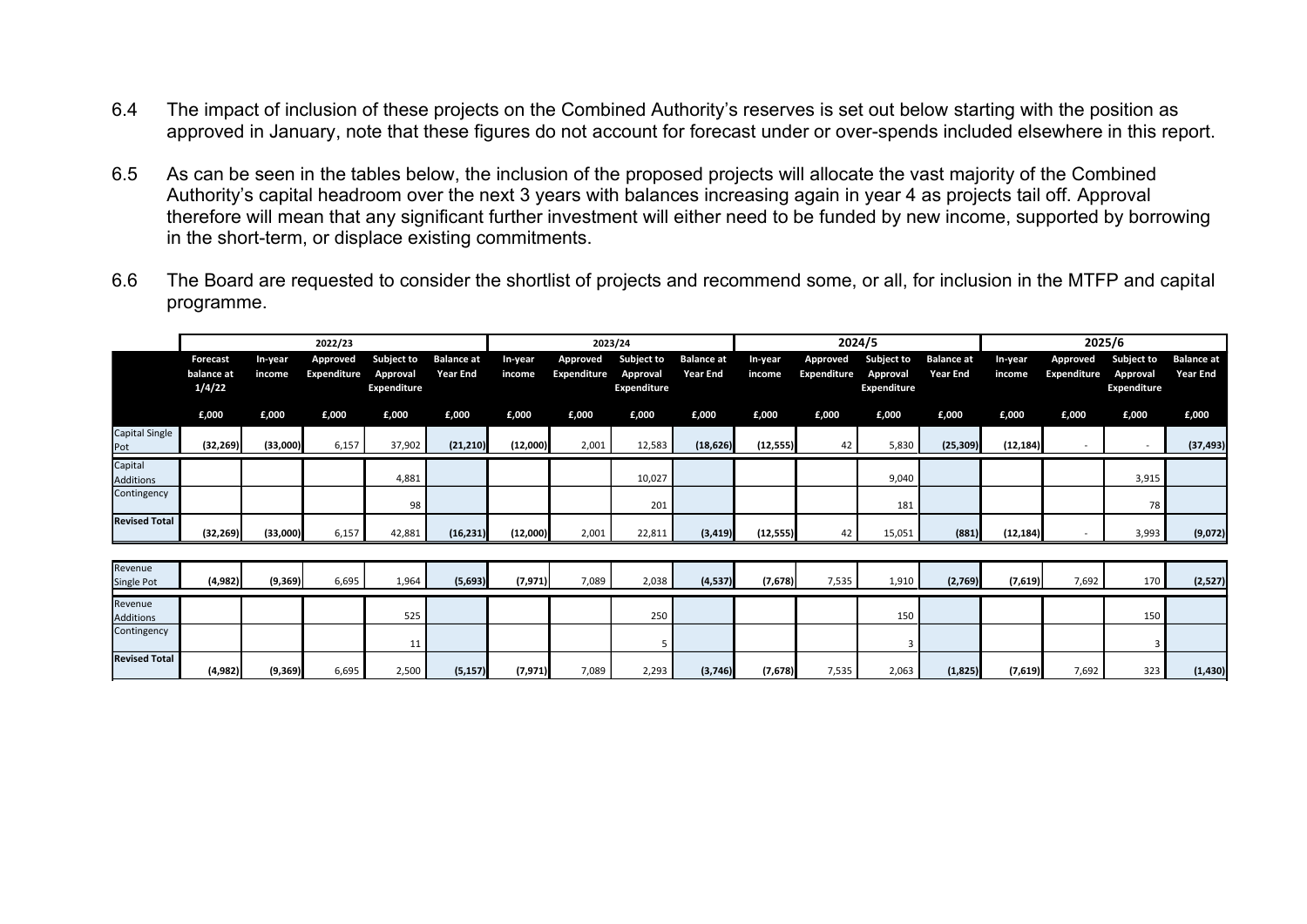## Significant Implications

- 7 Financial Implications
- 7.1 The financial implications of the decisions are set out in the body of the report.

## 8 Legal Implications

8.1 None.

## 9 Public Health implications

- 9.1 Acceptance of the revised Green Homes grant MoU will allow for the project to continue to deliver until June 2022 which will result in more homes being retrofitted with energy saving measures and a corresponding reduction in people unable to affordably heat their homes.
- 9.2 Inclusion of projects within the Combined Authority's budget as subject to approval has no direct public health implications. The individual projects will themselves have impacts but these will be considered as part of the business cases brought forward to approve the funding for delivery in future.

## 10 Environmental and Climate Change Implications

10.1 Acceptance of the revised Green Homes grant MoU will allow for the project to continue to deliver until June 2022 which will result in more homes being retrofitted with energy saving measures and a corresponding reduction in the environmental impact of heating people's homes.

## 11 Other Significant Implications

11.1 There are no other significant implications.

### 12 Appendices

- 12.1 Appendix 1 Detailed breakdown of the revenue position for the year to  $31^{st}$  Jan 2022
- 12.2 Appendix  $2 -$  Capital Position to  $31<sup>st</sup>$  Jan 2022
- 12.3 Appendix 3 Capital Programme
- 12.4 Appendix 4 Detailed Explanations of Material Variances
- 12.5 Appendix 5 Letter proposing amendments to the Green Homes Grant MoU
- 12.6 Appendix 6 Letter requesting repayment of forecast underspend
- 12.7 Appendix 7 Summary of Shortlisted Projects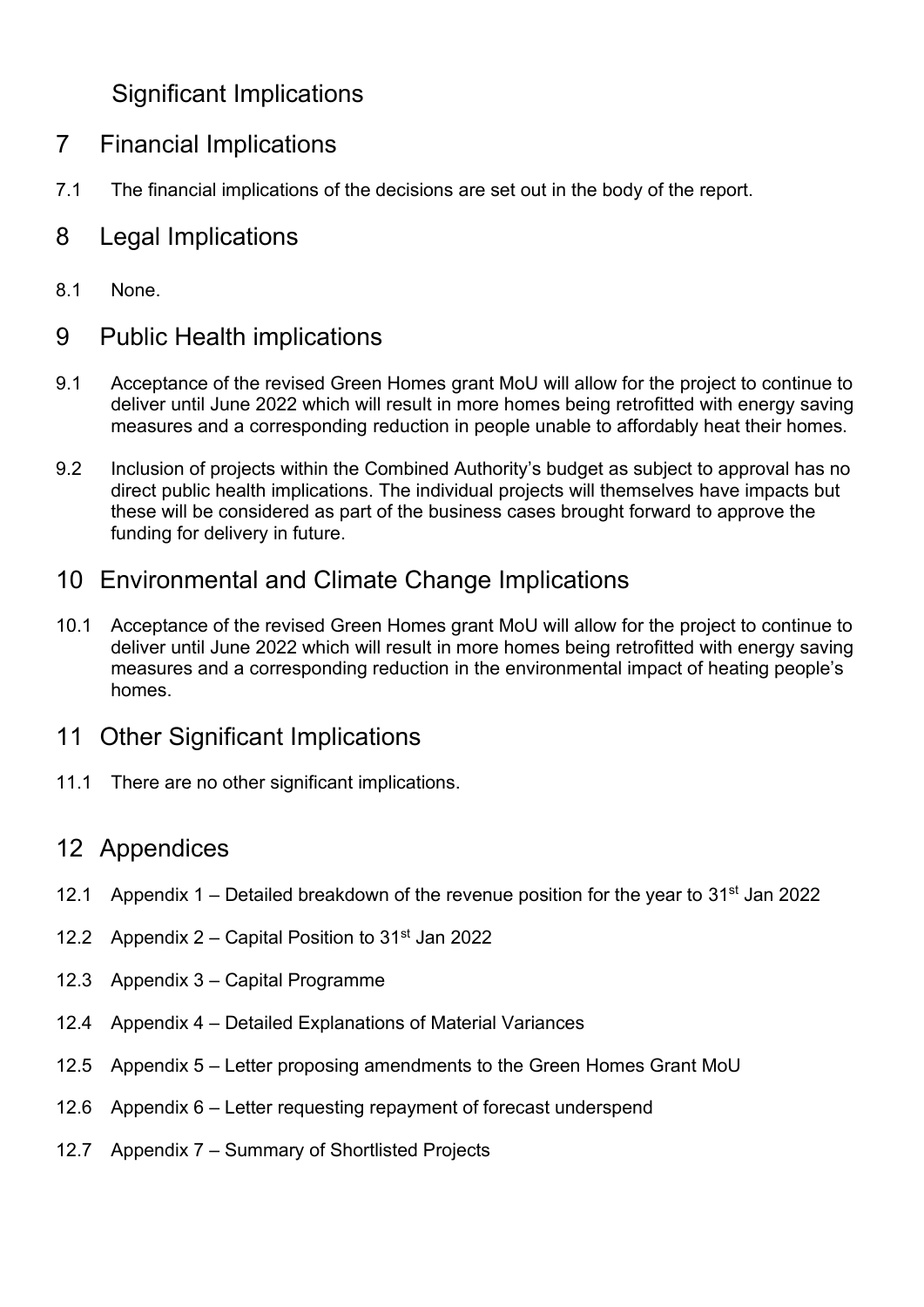# 13 Background Papers

13.1 None.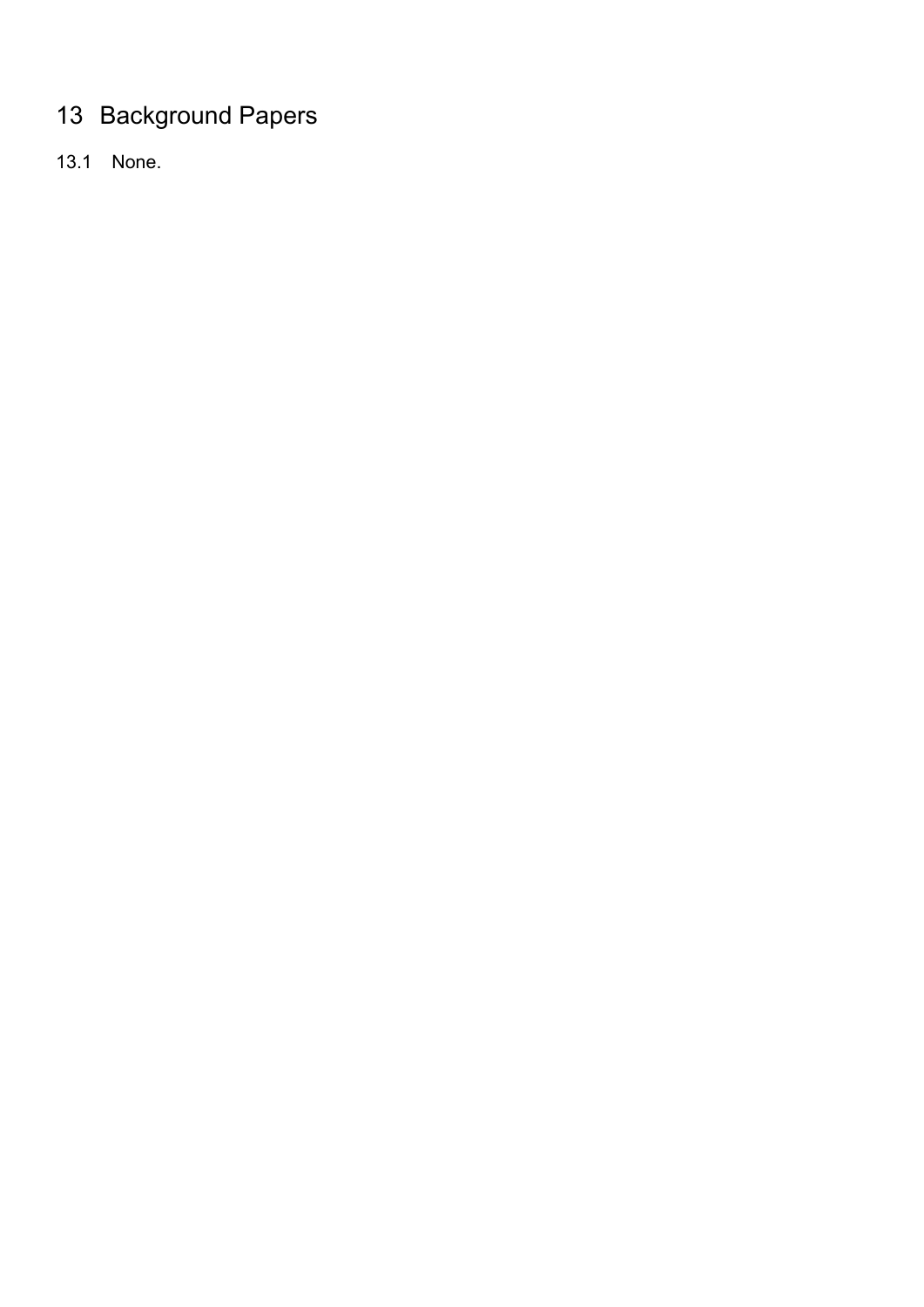|                                            | <b>Jan Budget</b> | <b>Adjustments</b> | <b>Revised</b><br><b>Budget</b> | <b>Actuals to-</b><br>date | <b>Forecast</b><br><b>Outturn</b> | <b>Forecast Outturn</b><br>Variance | <b>Change in</b><br><b>FO</b> | Requested<br>slippage |
|--------------------------------------------|-------------------|--------------------|---------------------------------|----------------------------|-----------------------------------|-------------------------------------|-------------------------------|-----------------------|
| <b>Grant Income</b>                        | £'000             | £'000              | £'000                           | £'000                      | £'000                             | £'000                               | £'000                         | f'000                 |
| Additional Home to School Transport Grants |                   | $-365$             | $-365$                          | $-220$                     | $-365$                            | $\overline{\phantom{a}}$            | $-365$                        |                       |
| <b>Adult Education Budget</b>              | $-13,174$         |                    | $-13,174$                       | $-13,174$                  | $-13,174$                         |                                     |                               |                       |
| <b>Bus Service Operator Grant</b>          | $-409$            |                    | $-409$                          | $-409$                     | $-409$                            |                                     |                               |                       |
| <b>Careers Enterprise Company Funding</b>  | $-211$            |                    | $-211$                          | $-110$                     | $-211$                            |                                     |                               |                       |
| <b>Community Renewal Fund Grants</b>       | $-3,394$          |                    | $-3,394$                        | $-2,121$                   | $-3,394$                          |                                     |                               |                       |
| COVID-19 bus services support grant        | $-172$            |                    | $-172$                          | $-172$                     | $-172$                            |                                     |                               |                       |
| Digital Skills Bootcamp                    | $-1,826$          |                    | $-1,826$                        |                            | $-1,826$                          |                                     |                               |                       |
| <b>Enterprise Zone receipts</b>            | $-1,209$          |                    | $-1,209$                        |                            | $-1,209$                          |                                     |                               |                       |
| <b>ERDF - Growth Service Grant</b>         | $-1,500$          |                    | $-1,500$                        |                            | $-1,500$                          |                                     |                               |                       |
| <b>ESF Growth Service Grant</b>            | $-600$            |                    | $-600$                          | $-14$                      | $-600$                            |                                     |                               |                       |
| <b>Growth Hub Grants</b>                   | $-537$            |                    | $-537$                          | $-376$                     | $-537$                            |                                     |                               |                       |
| <b>GSE Energy Hub - Core Funding</b>       | $-1,606$          |                    | $-1,606$                        | $-2,029$                   | $-2,029$                          | $-424$                              | -4                            |                       |
| <b>GSE Energy Hub - Decarbonisation</b>    | $-1,372$          |                    | $-1,372$                        | $-1,372$                   | $-1,372$                          |                                     |                               |                       |
| LA Capability Fund                         | $-558$            |                    | $-558$                          | $-558$                     | $-558$                            |                                     |                               |                       |
| <b>LEP Core Funding</b>                    | $-500$            |                    | $-500$                          | $-500$                     | $-500$                            |                                     |                               |                       |
| <b>Mayoral Capacity Fund</b>               | $-1,000$          |                    | $-1,000$                        | $-1,000$                   | $-1,000$                          |                                     |                               |                       |
| Mid-Life MOT                               | $-40$             |                    | $-40$                           | $-40$                      | $-40$                             |                                     |                               |                       |
| Revenue Gainshare                          | $-8,000$          |                    | $-8,000$                        | $-8,000$                   | $-8,000$                          |                                     |                               |                       |
| Skills Advisory Panel Grant                | $-75$             |                    | $-75$                           | $-75$                      | $-75$                             |                                     |                               |                       |
| <b>Transport Capacity Funding</b>          | $-524$            |                    | $-524$                          | $-524$                     | $-524$                            |                                     |                               |                       |
| <b>Transport Levy</b>                      | $-13,040$         |                    | $-13,040$                       | $-10,432$                  | $-13,040$                         |                                     |                               |                       |
| Visitor Economy and R&R Grant income       | -8                |                    | -8                              | $-7$                       | $-7$                              |                                     |                               |                       |
| <b>Total Grant Income</b>                  | $-49,754$         | $-365$             | $-50,119$                       | $-41,134$                  | $-50,542$                         | $-423$                              | $-369$                        |                       |

## Appendix 1 - Detailed breakdown of the revenue position for the period to 31<sup>st</sup> January 2022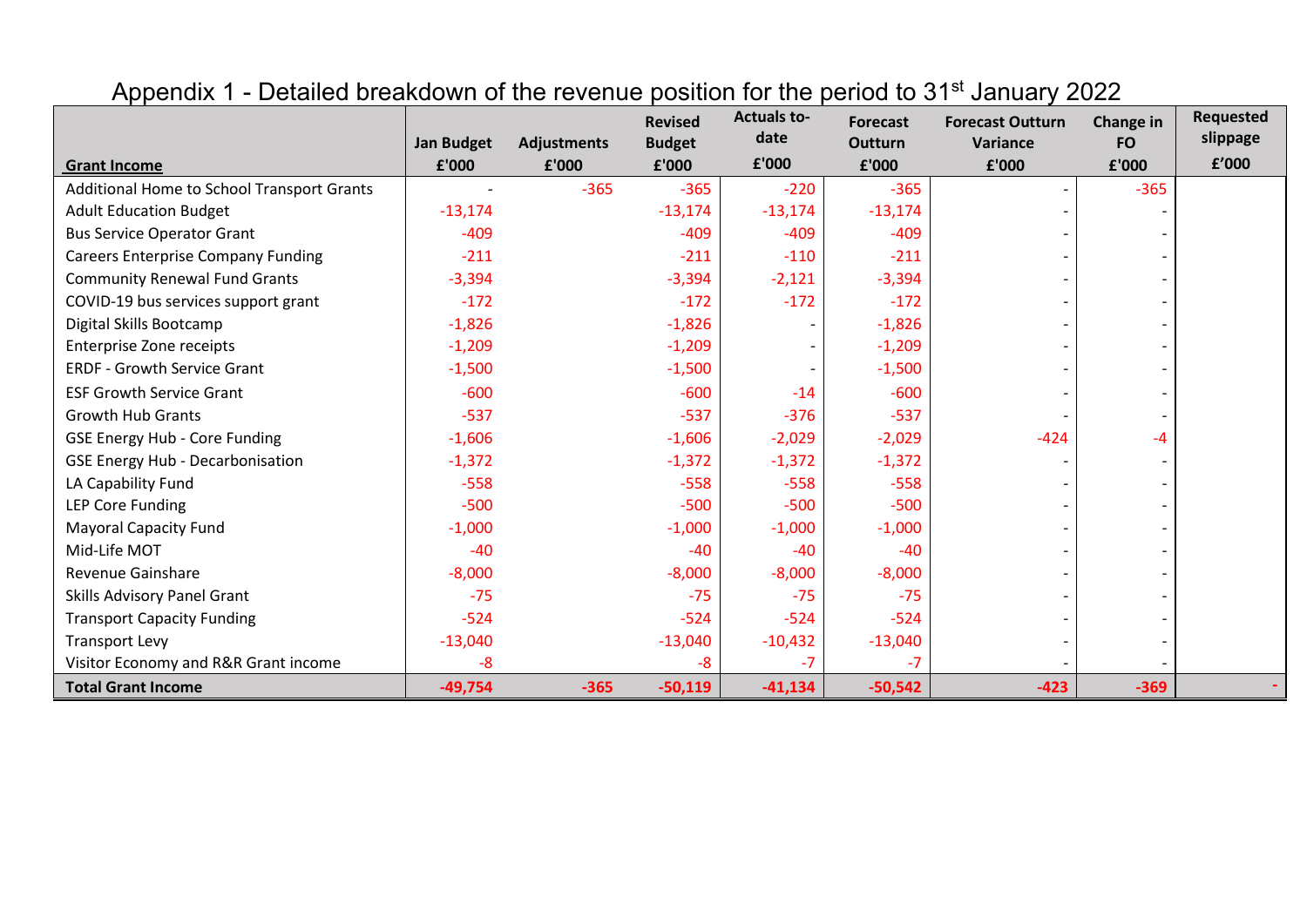| <b>Mayor's Office</b>         |     |     |     |     |       |  |
|-------------------------------|-----|-----|-----|-----|-------|--|
| Mayor's Allowance             | 96  | 96  | 75  | 92  |       |  |
| Mayor's Conference Attendance | 15  | 15  | 13  | 8   |       |  |
| Mayor's Office Expenses       | 40  | 40  | 13  | 25  | $-15$ |  |
| Mayor's Office Accommodation  | 77  | 77  | 48  | 65  | $-12$ |  |
| Mayor's Office Staff          | 260 | 260 | 189 | 229 | $-30$ |  |
| <b>Total Mayor's Office</b>   | 488 | 488 | 338 | 419 | $-68$ |  |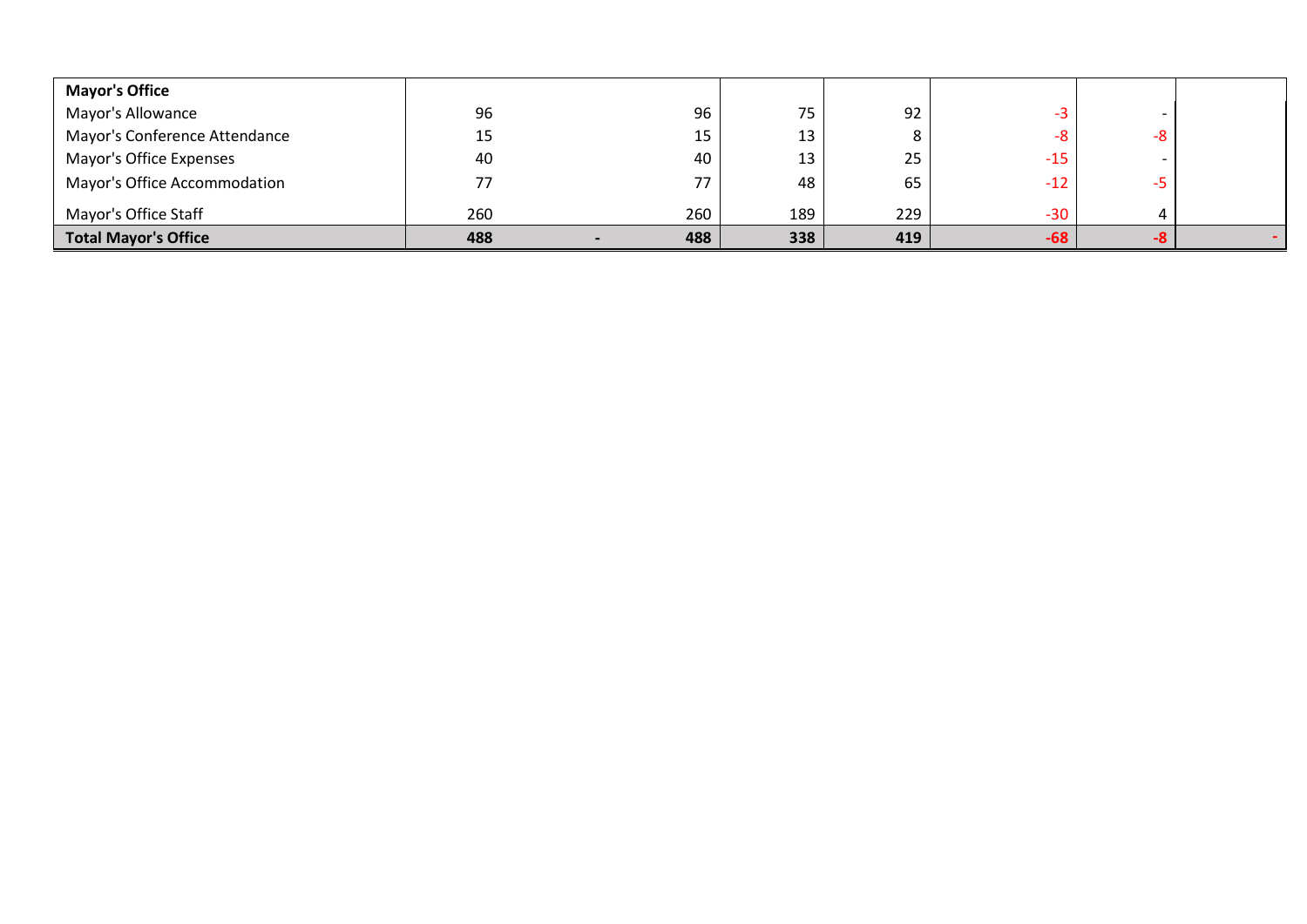|                                                       | Jan<br><b>Budget</b> | <b>Adjustments</b>       | <b>Revised</b><br><b>Budget</b> | <b>Actuals to-</b><br>date | <b>Forecast</b><br><b>Outturn</b> | <b>Forecast</b><br><b>Outturn Variance</b> | Change in<br><b>FO</b> | <b>Requested</b><br>Slippage |
|-------------------------------------------------------|----------------------|--------------------------|---------------------------------|----------------------------|-----------------------------------|--------------------------------------------|------------------------|------------------------------|
| <b>Corporate Services</b>                             | £'000                | £'000                    | £'000                           | £'000                      | £'000                             | £'000                                      | £'000                  | £'000                        |
| <b>Combined Authority Gross Staffing Costs</b>        |                      |                          |                                 |                            |                                   |                                            |                        |                              |
| <b>Business and Skills</b>                            | 2,045                |                          | 2,045                           | 1,750                      | 2,174                             | 128                                        |                        |                              |
| <b>Chief Executive</b>                                | 309                  |                          | 309                             | 230                        | 288                               | $-21$                                      |                        |                              |
| <b>Corporate Services</b>                             | 2,031                |                          | 2,031                           | 1,828                      | 2,298                             | 266                                        | $-62$                  |                              |
| Transport                                             | 935                  |                          | 935                             | 741                        | 923                               | $-12$                                      | $-77$                  |                              |
| <b>Strategy and Planning</b>                          | 752                  |                          | 752                             | 571                        | 692                               | $-60$                                      |                        |                              |
| Housing                                               | 569                  |                          | 569                             | 347                        | 521                               | $-48$                                      |                        |                              |
| <b>Total CA Gross Staffing Costs</b>                  | 6,642                | $\overline{\phantom{0}}$ | 6,642                           | 5,467                      | 6,895                             | 253                                        | $-137$                 |                              |
| <b>Other Employee Costs</b>                           |                      |                          |                                 |                            |                                   |                                            |                        |                              |
| Travel                                                | 80                   |                          | 80                              | 22                         | 35                                | $-45$                                      | -5                     |                              |
| <b>Training</b>                                       | 90                   |                          | 90                              | 91                         | 90                                |                                            |                        |                              |
| Change Management Reserve                             | 157                  |                          | 157                             | 8                          | 157                               |                                            |                        |                              |
| <b>Total Other Employee Costs</b>                     | 327                  |                          | 327                             | 121                        | 282                               | $-45$                                      | $-5$                   |                              |
| <b>Externally Commissioned Support Services</b>       |                      |                          |                                 |                            |                                   |                                            |                        |                              |
| <b>External Legal Counsel</b>                         | 65                   |                          | 65                              | 62                         | 75                                | 10                                         | 10                     |                              |
| <b>Finance Service</b>                                | 74                   |                          | 74                              | 29                         | 40                                | $-34$                                      | $-20$                  |                              |
| <b>Democratic Services</b>                            | 95                   |                          | 95                              | 72                         | 97                                |                                            |                        |                              |
| Payroll                                               | 4                    |                          | 4                               | 2                          | 3                                 | $-1$                                       |                        |                              |
| <b>HR</b>                                             | 18                   |                          | 18                              | 16                         | 18                                |                                            |                        |                              |
| Procurement                                           | 8                    |                          | 8                               | 1                          | $\overline{2}$                    | -6                                         | $-3$                   |                              |
| ICT external support                                  | 250                  |                          | 250                             | 199                        | 252                               | 2                                          | 2                      |                              |
| <b>Total Externally Commissioned Support Services</b> | 514                  |                          | 514                             | 381                        | 487                               | $-27$                                      | $-10$                  |                              |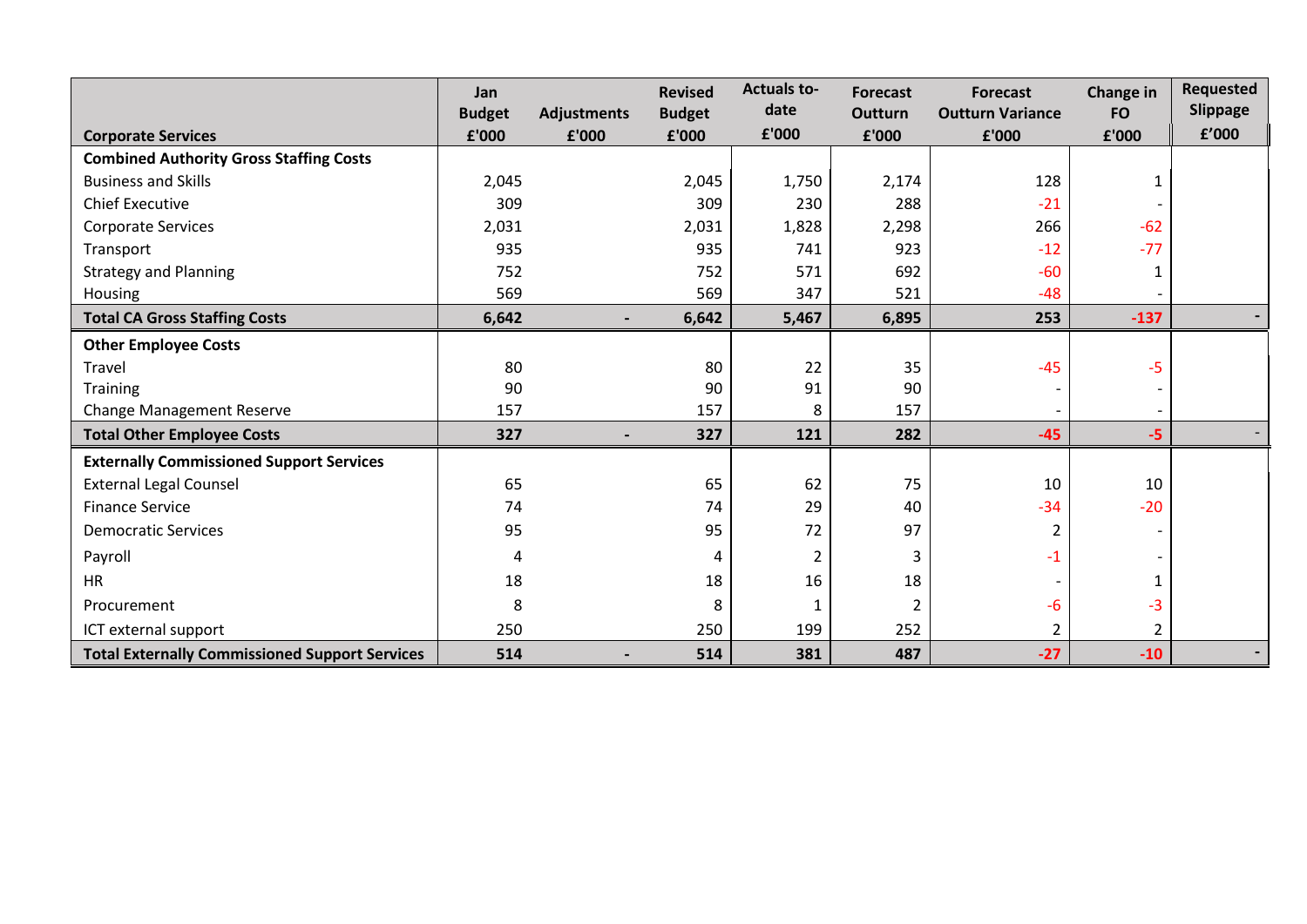|                                                     | Jan<br><b>Budget</b> | <b>Adjustments</b> | <b>Revised</b><br><b>Budget</b> | <b>Actuals to-</b><br>date | <b>Forecast</b><br><b>Outturn</b> | <b>Forecast Outturn</b><br>Variance | <b>Change</b><br>in FO | <b>Requested</b><br>Slippage |
|-----------------------------------------------------|----------------------|--------------------|---------------------------------|----------------------------|-----------------------------------|-------------------------------------|------------------------|------------------------------|
| <b>Corporate Overheads</b>                          | £'000                | £'000              | £'000                           | £'000                      | £'000                             | £'000                               | £'000                  | £'000                        |
| <b>Accommodation Costs</b>                          | 300                  |                    | 300                             | 21                         | 60                                | $-240$                              | $-40$                  |                              |
| Software Licences, Mobile Phones cost               | 102                  |                    | 102                             | 21                         | 75                                | $-27$                               | 5                      |                              |
| Communications                                      | 42                   |                    | 42                              | 24                         | 33                                | -9                                  | -9                     |                              |
| Website Development                                 | 15                   |                    | 15                              | 10                         | 15                                |                                     |                        |                              |
| <b>Recruitment Costs</b>                            | 88                   |                    | 88                              | 59                         | 88                                |                                     | $-40$                  |                              |
| Insurance                                           | 35                   |                    | 35                              | 4                          | 35                                |                                     |                        |                              |
| <b>Audit Costs</b>                                  | 132                  |                    | 132                             | 52                         | 140                               | 8                                   | 8                      |                              |
| Office running costs                                | 31                   |                    | 31                              | 11                         | 17                                | $-14$                               | $-1$                   |                              |
| <b>Corporate Subscriptions</b>                      | 36                   |                    | 36                              | 59                         | 51                                | 16                                  | $\mathbf{1}$           |                              |
| <b>Total Corporate Overheads</b>                    | 780                  |                    | 780                             | 261                        | 514                               | $-266$                              | $-77$                  | 5                            |
| <b>Governance Costs</b>                             |                      |                    |                                 |                            |                                   |                                     |                        |                              |
| <b>Committee/Business Board Allowances</b>          | 144                  |                    | 144                             | 21                         | 25                                | $-119$                              | $-119$                 |                              |
| <b>Election Costs</b>                               | 1,040                |                    | 1,040                           | 954                        | 1,040                             |                                     |                        |                              |
| <b>Total Governance Costs</b>                       | 1,184                |                    | 1,184                           | 975                        | 1,065                             | $-119$                              | $-119$                 |                              |
| <b>Other Corporate Budgets</b>                      |                      |                    |                                 |                            |                                   |                                     |                        |                              |
| Corporate Response Fund                             | 97                   |                    | 97                              | 5                          | 90                                | $-7$                                | $-55$                  |                              |
| Contribution to the A14 Upgrade                     | 96                   |                    | 96                              |                            | 96                                |                                     |                        |                              |
| Interest Receivable on Investments                  | $-231$               |                    | $-231$                          | $-218$                     | $-374$                            | $-143$                              |                        |                              |
| <b>Total Other Corporate Budgets</b>                | $-38$                |                    | $-38$                           | $-214$                     | $-188$                            | $-150$                              | $-55$                  |                              |
| <b>Recharges to Ringfence Funded Projects</b>       |                      |                    |                                 |                            |                                   |                                     |                        |                              |
| Internally Recharged Grant Funded Staff             | $-2,521$             |                    | $-2,521$                        | $-2,489$                   | $-2,526$                          | -5                                  |                        |                              |
| <b>Externally Recharged Staff</b>                   | $-773$               |                    | $-773$                          | $-442$                     | $-509$                            | 264                                 | $-3$                   |                              |
| <b>Total Recharges to Ringfence Funded Projects</b> | $-3,294$             |                    | $-3,294$                        | $-2,931$                   | $-3,035$                          | 259                                 | $-4$                   |                              |
|                                                     |                      |                    |                                 |                            |                                   |                                     |                        |                              |
| <b>Total Corporate Services Expenditure</b>         | 6,116                |                    | 6,116                           | 4,060                      | 6,020                             | $-96$                               | $-407$                 | 5                            |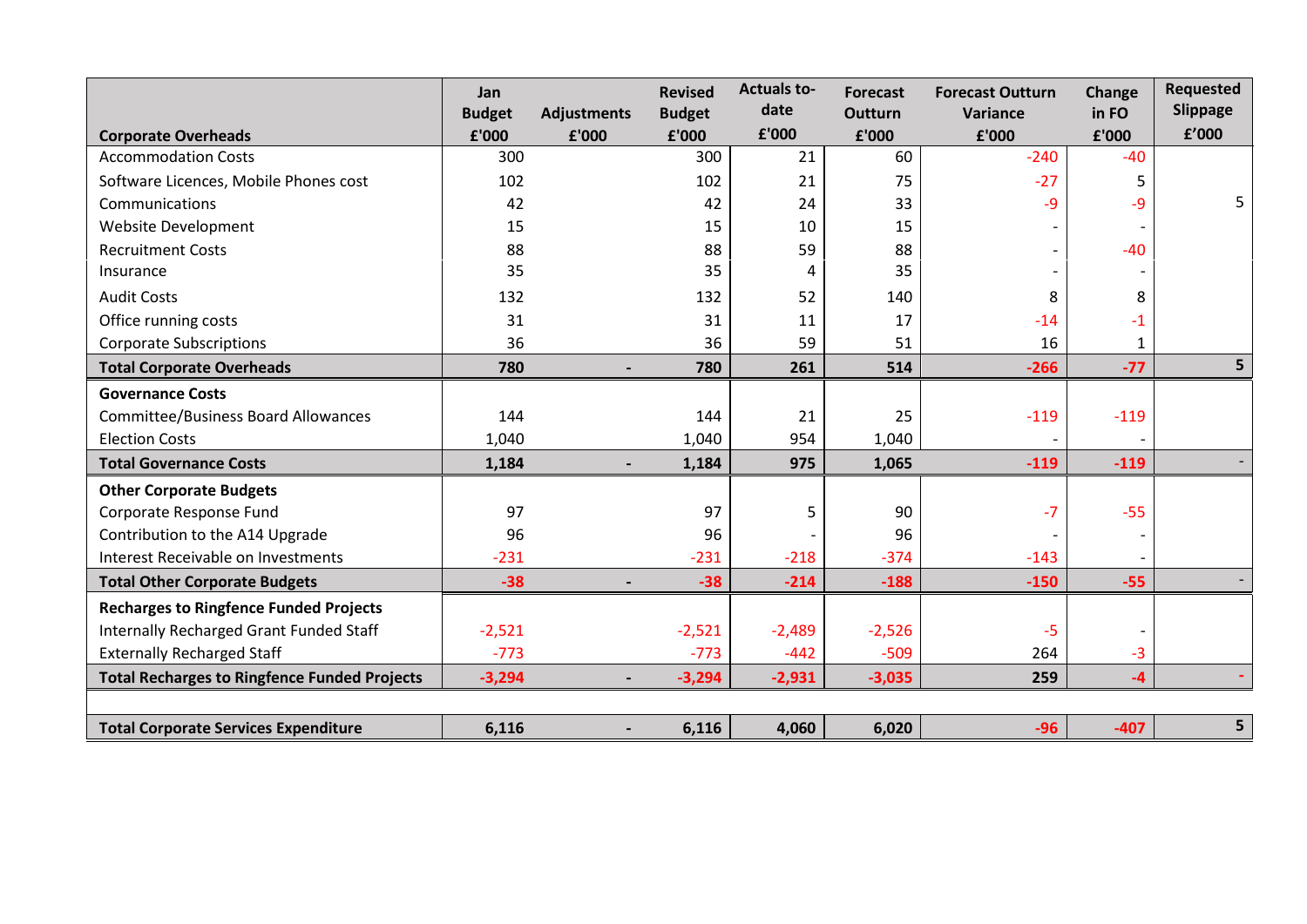|                                                |                   |                    |                |                          |                 | <b>Forecast</b> |                  | Requested |
|------------------------------------------------|-------------------|--------------------|----------------|--------------------------|-----------------|-----------------|------------------|-----------|
|                                                |                   |                    | <b>Revised</b> | <b>Actual</b>            | <b>Forecast</b> | <b>Outturn</b>  | <b>Change in</b> | slippage  |
| <b>Business and Skills</b>                     | <b>Jan Budget</b> | <b>Adjustments</b> | <b>Budget</b>  | <b>To-Date</b>           | Outturn         | Variance        | <b>FO</b>        |           |
|                                                | £'000             | £'000              | £'000          | £'000                    | £'000           | £'000           | £'000            | £'000     |
| <b>AEB Devolution Programme</b>                | 11,368            |                    | 11,368         | 8,934                    | 10,175          | $-1,193$        | $-280$           |           |
| <b>AEB High Value Courses</b>                  | 237               |                    | 237            | 38                       | 38              | $-199$          |                  |           |
| AEB Innovation Fund - Revenue                  | 500               |                    | 500            | 288                      | 425             | $-75$           | $-50$            | 75        |
| <b>AEB Level 3 Courses</b>                     | 809               |                    | 809            | 232                      | 382             | $-426$          | $-95$            |           |
| <b>AEB National Retraining Scheme</b>          | 40                |                    | 40             | 33                       | 40              |                 |                  |           |
| <b>AEB Programme Costs</b>                     | 442               |                    | 442            | 360                      | 437             | $-6$            | $-30$            |           |
| <b>AEB Sector Based Work Academies</b>         | 233               |                    | 233            | 20                       | 120             | $-113$          | $-36$            |           |
| <b>AEB Provider Capacity Building</b>          | 250               |                    | 250            |                          | 125             | $-125$          |                  |           |
| AEB Strategic Partnership Development          | 250               |                    | 250            | 45                       | 125             | $-125$          |                  |           |
| <b>Business Board Annual Report</b>            | 30                |                    | 30             | 17                       | 28              | $-2$            |                  |           |
| <b>Business Board Effectiveness Review</b>     | 20                |                    | 20             |                          | 20              |                 |                  |           |
| Careers and Enterprise Company (CEC)           | 222               |                    | 222            | 24                       | 207             | $-15$           | -4               | 15        |
| Digital Skills Bootcamp                        | 1,826             |                    | 1,826          | 95                       | 1,826           |                 |                  |           |
| Economic Rapid Response Fund                   | 150               |                    | 150            | 82                       | 121             | $-29$           | $-18$            | 25        |
| Enterprise Zone Investment                     | 50                |                    | 50             |                          | 40              | $-10$           | $-10$            | 10        |
| <b>Growth Co Services</b>                      | 3,223             |                    | 3,223          | 846                      | 3,132           | $-92$           |                  |           |
|                                                |                   |                    |                |                          |                 |                 |                  |           |
| Growth Hub                                     |                   |                    |                | 13                       |                 |                 |                  |           |
| <b>GSE Energy Hub</b>                          | 890               | 133                | 1,023          | 534                      | 890             | $-133$          | 216              |           |
| GSE COP 26                                     | 195               |                    | 195            | 146                      | 195             |                 |                  |           |
| <b>GSE Green Homes Grant Sourcing Activity</b> | 895               |                    | 895            | 257                      | 628             | $-267$          | 116              |           |
| <b>GSE Green Homes Grant Sourcing Strategy</b> | 69                |                    | 69             | 69                       | 69              |                 |                  |           |
| GSE Green Homes Grant Ph 3 (LAD 3)             |                   | 250                | 250            |                          | 250             |                 | 250              |           |
| <b>GSE Home Improvement Grant</b>              |                   | 250                | 250            | $\overline{\phantom{a}}$ | 250             |                 | 250              |           |
| <b>GSE Net Zero Investment Design</b>          |                   | 495                | 495            |                          | 495             |                 | 495              |           |
| <b>GSE Public Sector Decarbonisation</b>       | 1,372             | $-1,192$           | 180            |                          | 179             | $-1$            |                  |           |
| <b>GSE Rural Community Energy Fund (RCEF)</b>  | 735               |                    | 735            | 442                      | 671             | $-64$           | $-115$           |           |
| Health and Care Sector Work Academy            | 3,031             | $-2,301$           | 730            | 425                      | 625             | $-106$          | $-314$           | 106       |
| HPC study and roadmap                          | 46                |                    | 46             |                          | 35              | $-11$           | $-11$            |           |
| Insight and Evaluation Programme               | 83                |                    | 83             | 82                       | 83              |                 |                  |           |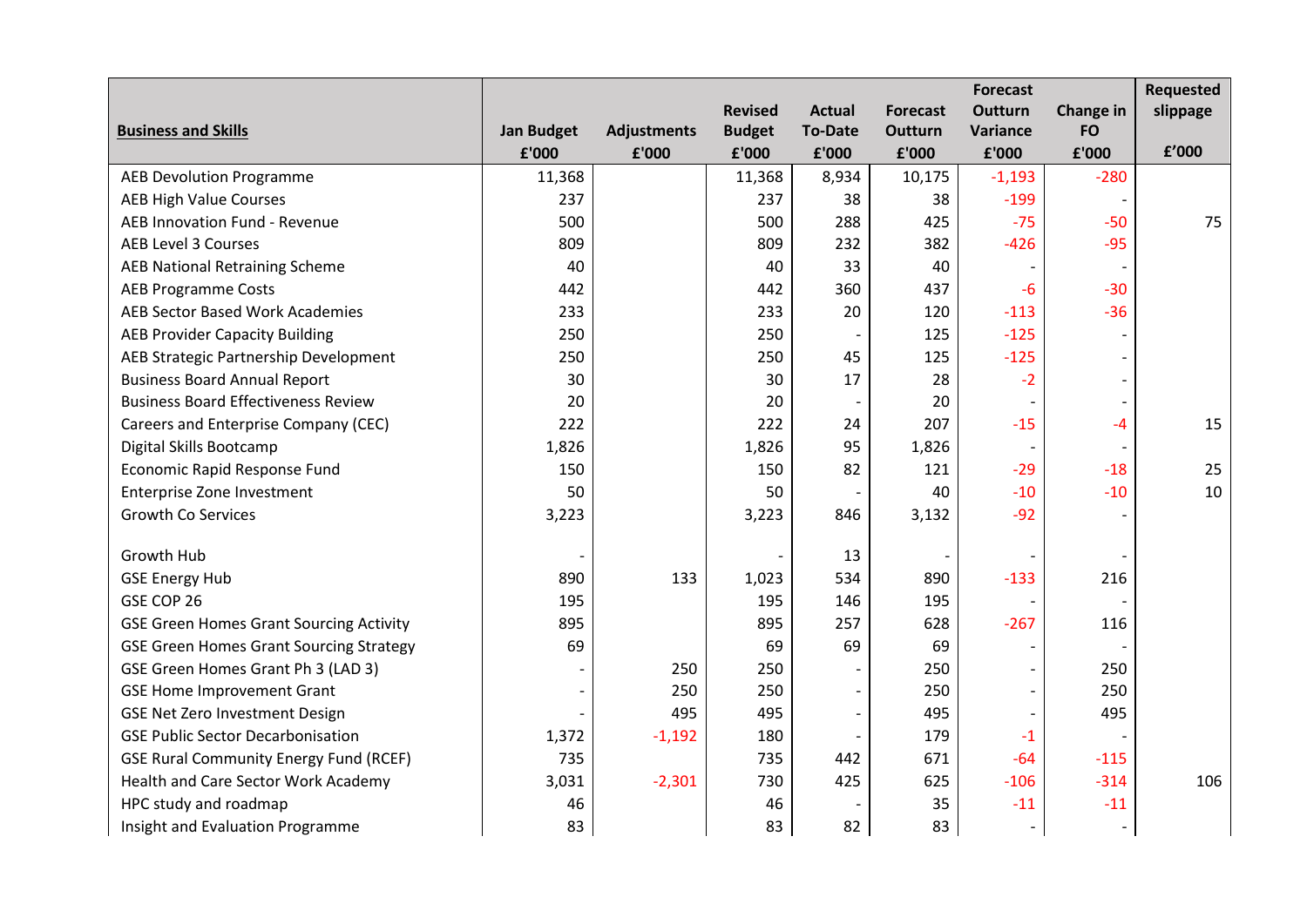|                                            |                   |                    |                |               |                 | <b>Forecast</b> |           | Requested |
|--------------------------------------------|-------------------|--------------------|----------------|---------------|-----------------|-----------------|-----------|-----------|
|                                            |                   |                    | <b>Revised</b> | <b>Actual</b> | <b>Forecast</b> | <b>Outturn</b>  | Change in | slippage  |
| <b>Business and Skills</b>                 | <b>Jan Budget</b> | <b>Adjustments</b> | <b>Budget</b>  | To-Date       | <b>Outturn</b>  | <b>Variance</b> | <b>FO</b> |           |
|                                            | £'000             | £'000              | £'000          | £'000         | £'000           | £'000           | £'000     | f'000     |
| <b>Local Growth Fund Costs</b>             | 560               |                    | 560            | 340           | 458             | $-102$          | з         | 102       |
| Market Town and Cities Strategy            | 121               |                    | 121            | 32            | 71              | $-50$           | -50       | 50        |
| Marketing and Promotion of Services        | 128               |                    | 128            | 93            | 91              | $-37$           | $-2$      |           |
| Mid-Life MOT                               | 40                |                    | 40             | 24            | 40              |                 |           |           |
| Peterborough University Quarter Masterplan | 100               |                    | 100            |               | 100             |                 |           |           |
| SPF Fund Evidence Base & Pilot Fund        | 100               |                    | 100            | 23            | 23              | $-77$           | $-75$     | 75        |
| Skills Advisory Panel (SAP) (DfE)          | 112               |                    | 112            | 35            | 97              | $-16$           |           | 16        |
| Skills Rapid Response Fund                 | 115               |                    | 115            | 49            | 70              | $-45$           | $-39$     | 45        |
| St Neots Masterplan                        | 224               |                    | 224            | 8             | 220             | -4              |           |           |
| Trade and Investment Programme             | 33                |                    | 33             | 33            | 33              |                 |           |           |
| Visitor Economy and R&R Grants             | 8                 |                    | 8              |               |                 |                 |           |           |
| <b>Total Business and Skills</b>           | 28,506            | $-2,365$           | 26,141         | 13,627        | 22,818          | $-3,323$        | 206       | 519       |

|                                            |                      |                    |                                 |                           |                            | <b>Forecast</b>                   |                 | Requested       |
|--------------------------------------------|----------------------|--------------------|---------------------------------|---------------------------|----------------------------|-----------------------------------|-----------------|-----------------|
| <b>Delivery and Strategy</b>               | Jan<br><b>Budget</b> | <b>Adjustments</b> | <b>Revised</b><br><b>Budget</b> | <b>Actual To-</b><br>Date | <b>Forecast</b><br>Outturn | <b>Outturn</b><br><b>Variance</b> | Change<br>in FO | <b>Slippage</b> |
|                                            | £'000                | £'000              | £'000                           | £'000                     | £'000                      | £'000                             | £'000           | £'000           |
| A141 Huntingdon SOBC                       | 114                  |                    | 114                             | 149                       | 120                        | 6.                                | 16              |                 |
| Additional Home to School Transport Grants |                      |                    |                                 |                           |                            |                                   |                 |                 |
| <b>Bus Review Implementation</b>           | 1,842                |                    | 1,842                           | 286                       | 973                        | $-869$                            | $-200$          | 673             |
| <b>Bus Service Subsidisation</b>           | 187                  |                    | 187                             | 236                       | 383                        | 196                               |                 |                 |
| <b>CAM Innovation Company</b>              | 657                  |                    | 657                             |                           |                            | $-657$                            |                 |                 |
| <b>CAM Metro OBC</b>                       |                      |                    |                                 |                           |                            |                                   |                 |                 |
|                                            |                      |                    |                                 |                           |                            |                                   |                 |                 |
| Climate Change                             | 160                  |                    | 160                             | 61                        | 156                        | $-4$                              | $-1$            |                 |
| <b>COVID Bus Service Support Grant</b>     | 189                  |                    | 189                             | 149                       | 189                        |                                   |                 |                 |
| LA Capability Fund                         | 558                  |                    | 558                             |                           | 558                        |                                   |                 |                 |
| Land Commission                            | 40                   |                    | 40                              |                           |                            | -40                               | $-40$           | 40              |
| Local Transport Plan                       | 200                  |                    | 200                             | 127                       | 140                        | -60                               | $-60$           | 60              |
| Monitoring and Evaluation Framework        | 150                  |                    | 150                             | 18                        | 77                         | $-73$                             | $-79$           |                 |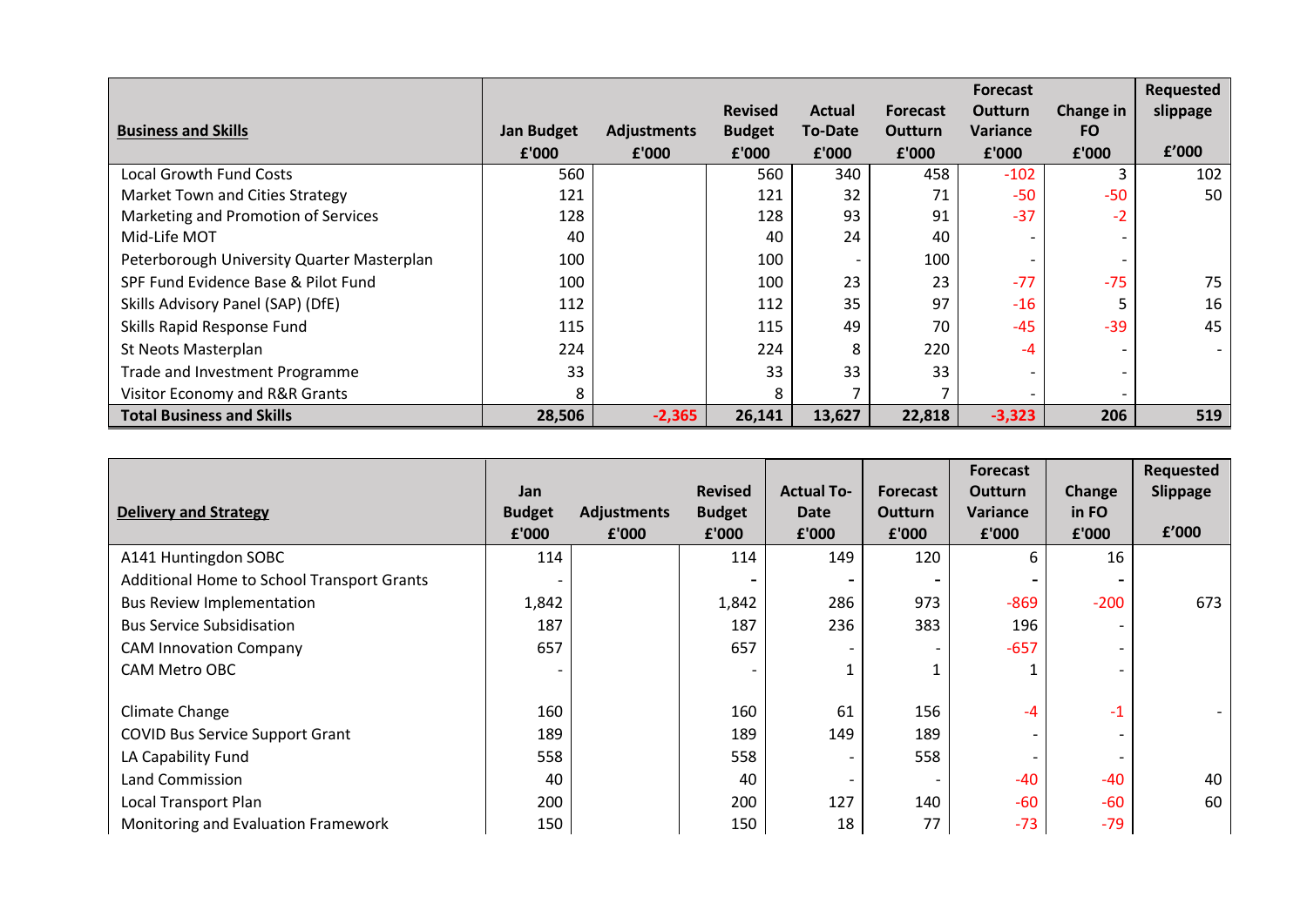|                                                                                                          | Jan           |                    | <b>Revised</b> | <b>Actual To-</b> | <b>Forecast</b> | <b>Forecast</b><br><b>Outturn</b> | Change | <b>Requested</b><br>Slippage |
|----------------------------------------------------------------------------------------------------------|---------------|--------------------|----------------|-------------------|-----------------|-----------------------------------|--------|------------------------------|
| <b>Delivery and Strategy</b>                                                                             | <b>Budget</b> | <b>Adjustments</b> | <b>Budget</b>  | Date              | Outturn         | Variance                          | in FO  |                              |
|                                                                                                          | £'000         | £'000              | £'000          | £'000             | £'000           | £'000                             | £'000  | f'000                        |
| Non-Statutory Spatial Framework (Phase 2)                                                                | 57            |                    | 57             | 29                | 57              | $\overline{\phantom{a}}$          |        |                              |
| P'boro Station Quarter SOBC                                                                              | 350           |                    | 350            |                   | 175             | $-175$                            | $-175$ | 175                          |
| Public Transport: Bus Service Operator Grant                                                             | 409           |                    | 409            |                   | 409             |                                   |        |                              |
| <b>Public Transport: Concessionary fares</b>                                                             | 9,129         |                    | 9,129          | 6,268             | 8,845           | $-284$                            | $-284$ |                              |
| <b>Public Transport: Contact Centre</b>                                                                  | 234           |                    | 234            | 152               | 185             | $-49$                             | $-49$  |                              |
| Public Transport: RTPI, Infrastructure & Info                                                            | 209           |                    | 209            |                   | 221             | 12                                | 12     |                              |
| Public Transport: S106 supported bus costs                                                               |               |                    |                | 279               |                 |                                   |        |                              |
| <b>Public Transport: Supported Bus Services</b>                                                          | 3,003         |                    | 3,003          | 2,274             | 3,237           | 234                               | 234    |                              |
| <b>Public Transport: Team and Overheads</b>                                                              | 465           |                    | 465            | 362               | 460             | -5                                | -5     |                              |
| St Ives (SOBC)                                                                                           | 137           |                    | 137            | 135               | 135             | -2                                | $-2$   |                              |
| <b>Total Delivery and Strategy</b>                                                                       | 18,090        |                    | 18,090         | 10,528            | 16,322          | $-1,768$                          | $-633$ | 948                          |
| * S106 supported bus costs is a net nil budget as all costs incurred are recharged to the County Council |               |                    |                |                   |                 |                                   |        |                              |
| <b>Housing</b>                                                                                           |               |                    |                |                   |                 |                                   |        |                              |
| CLT and £100k Homes                                                                                      | 100           |                    | 100            | 3                 | 40              | $-60$                             |        |                              |
| Garden Villages                                                                                          | 114           |                    | 114            | 46                | 46              | $-68$                             |        |                              |
| <b>Total Housing</b>                                                                                     | 214           |                    | 214            | 49                | 86              | $-128$                            |        |                              |
|                                                                                                          |               |                    |                |                   |                 |                                   |        |                              |
| <b>Total Workstream Expenditure</b>                                                                      | 46,810        | $-2,365$           | 44,445         | 24,204            | 39,226          | $-5,219$                          | $-427$ | 1,467                        |
|                                                                                                          |               |                    |                |                   |                 |                                   |        |                              |
| <b>Total Revenue Expenditure</b>                                                                         | 53,413        | $-2,365$           | 51,048         | 28,602            | 45,665          | $-5,383$                          | $-841$ | 1,472                        |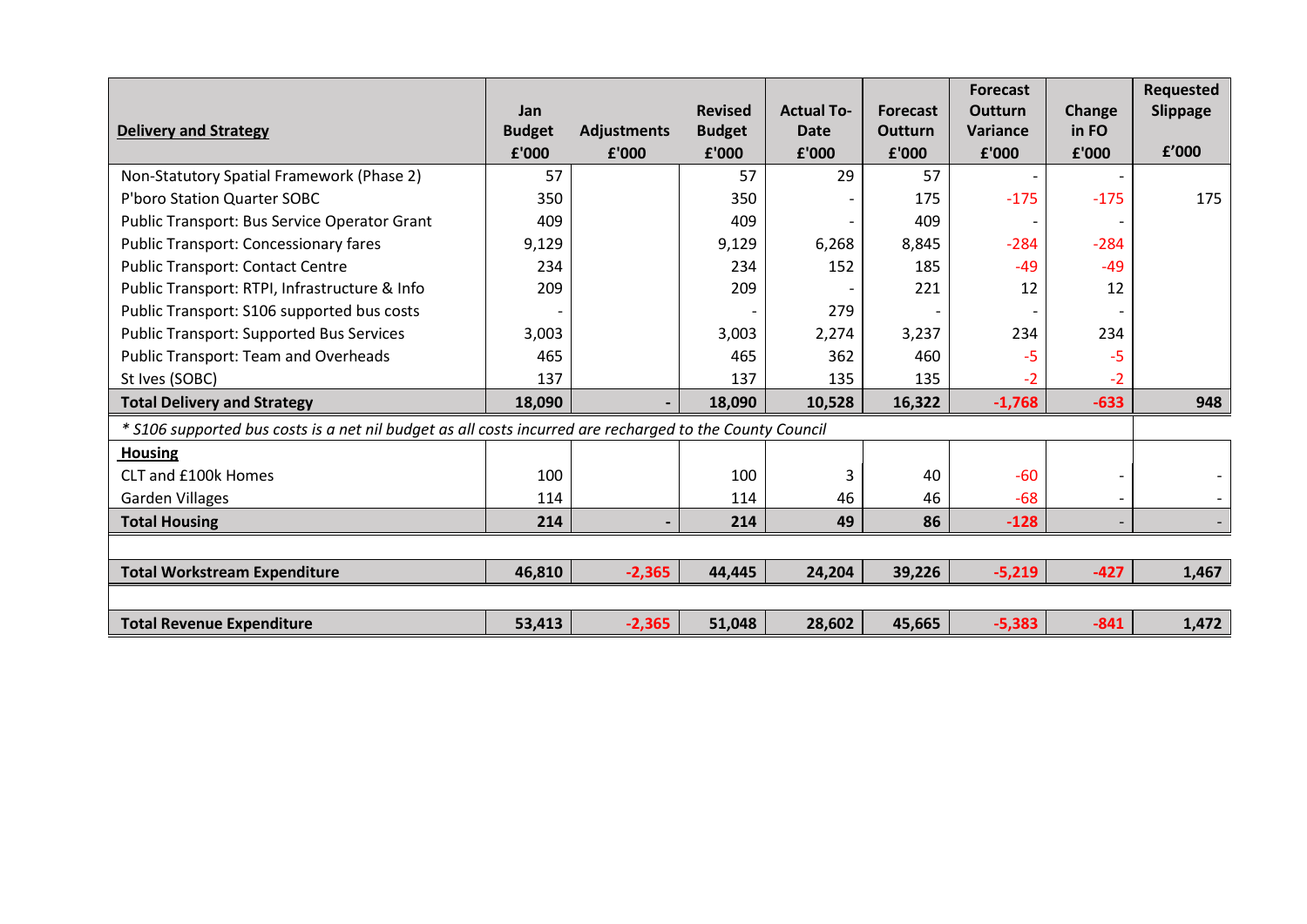# Appendix 2 – Capital Position to 31<sup>st</sup> January 2022

|                                            | <b>Approved</b>        | $21-22$<br><b>Actuals</b> | <b>Balance to</b> | <b>Forecast</b> | <b>Forecast Over</b><br>(Under) spend | <b>Change to Forecast</b><br><b>Over (Under) spend</b> | <b>Requested Slippage</b><br>(inc STA) |
|--------------------------------------------|------------------------|---------------------------|-------------------|-----------------|---------------------------------------|--------------------------------------------------------|----------------------------------------|
| <b>Business and Skills</b>                 | <b>Budget</b><br>£'000 | £'000                     | Spend<br>£'000    | Spend<br>£'000  | £'000                                 | £'000                                                  | f'000                                  |
| <b>AEB Innovation Fund</b>                 | 324                    | 251                       | $-73$             | 324             |                                       |                                                        |                                        |
| Cambridge Biomedical MO Building           | 1,702                  | 876                       | $-827$            | 1,500           | $-202$                                | $-202$                                                 | 202                                    |
| <b>Cambridge City Centre</b>               | 691                    | 91                        | $-600$            | 691             |                                       |                                                        |                                        |
| CRC Construction and Digital Refurbishment | 911                    | 911                       |                   | 911             |                                       |                                                        |                                        |
| COVID and Capital Growth Grant Scheme      | 7                      | 7                         |                   |                 |                                       |                                                        |                                        |
| Eastern Agritech Initiative                | 100                    | 162                       | 62                | 181             | 81                                    | $-15$                                                  |                                        |
| Green Home Grant Capital Programme         | 31,500                 | 4,487                     | $-27,013$         | 8,218           | $-23,282$                             | $-44,857$                                              | 23,282                                 |
| Illumina Accelerator                       | 1,000                  | 200                       | $-800$            | 1,000           |                                       |                                                        |                                        |
| <b>March Adult Education</b>               | 314                    | 314                       |                   | 314             |                                       |                                                        |                                        |
| <b>Market Towns: Chatteris</b>             | 1,000                  | 22                        | $-978$            | 436             | $-564$                                | $-564$                                                 | 564                                    |
| Market Towns: Ely                          | 656                    | 117                       | $-539$            | 656             |                                       |                                                        |                                        |
| Market Towns: Huntingdon                   | 578                    |                           | $-578$            | 578             |                                       |                                                        |                                        |
| <b>Market Towns: Littleport</b>            |                        |                           |                   |                 |                                       |                                                        |                                        |
| <b>Market Towns: March</b>                 | 550                    |                           | $-550$            | 550             |                                       |                                                        |                                        |
| <b>Market Towns: Ramsey</b>                | 705                    |                           | $-705$            | 705             |                                       |                                                        |                                        |
| <b>Market Towns: Soham</b>                 | 200                    | 18                        | $-182$            | 200             |                                       |                                                        |                                        |
| <b>Market Towns: St Ives</b>               | 620                    |                           | $-620$            | 620             |                                       |                                                        |                                        |
| <b>Market Towns: St Neots</b>              | 220                    |                           | $-220$            |                 | $-220$                                | $-220$                                                 | 220                                    |
| <b>Market Towns: Whittlesey</b>            | 500                    | 58                        | $-443$            | 500             |                                       |                                                        |                                        |
| <b>Market Towns: Wisbech</b>               | 601                    | 20                        | $-582$            | 601             |                                       |                                                        |                                        |
| Metalcraft (Advanced Manufacturing)        | 2,979                  | 1,963                     | $-1,016$          | 2,979           |                                       |                                                        |                                        |
| Peterborough City Centre                   | 681                    | 673                       | $-7$              | 681             |                                       |                                                        |                                        |
| South Fen Business Park                    | 997                    | 51                        | $-946$            | 997             |                                       |                                                        |                                        |
| St Neots Masterplan                        | 190                    | 20                        | $-170$            | 20              | $-171$                                | $-171$                                                 |                                        |
| <b>Start Codon (Equity)</b>                | 2,226                  | 456                       | $-1,770$          | 1,000           | $-1,226$                              |                                                        | 1,226                                  |
| The Growth Service Company                 | 3,000                  |                           | $-3,000$          | 2,000           | $-1,000$                              | $-1,000$                                               | 1,000                                  |
| <b>TTP Incubator</b>                       | 33                     | 33                        |                   | 33              |                                       |                                                        |                                        |
| University of Peterborough Phase 2         | 14,600                 | 13,400                    | $-1,200$          | 14,600          |                                       |                                                        |                                        |
| <b>Total Business and Skills</b>           | 66,885                 | 24,129                    | $-42,756$         | 40,302          | $-26,583$                             | $-47,029$                                              | 26,494                                 |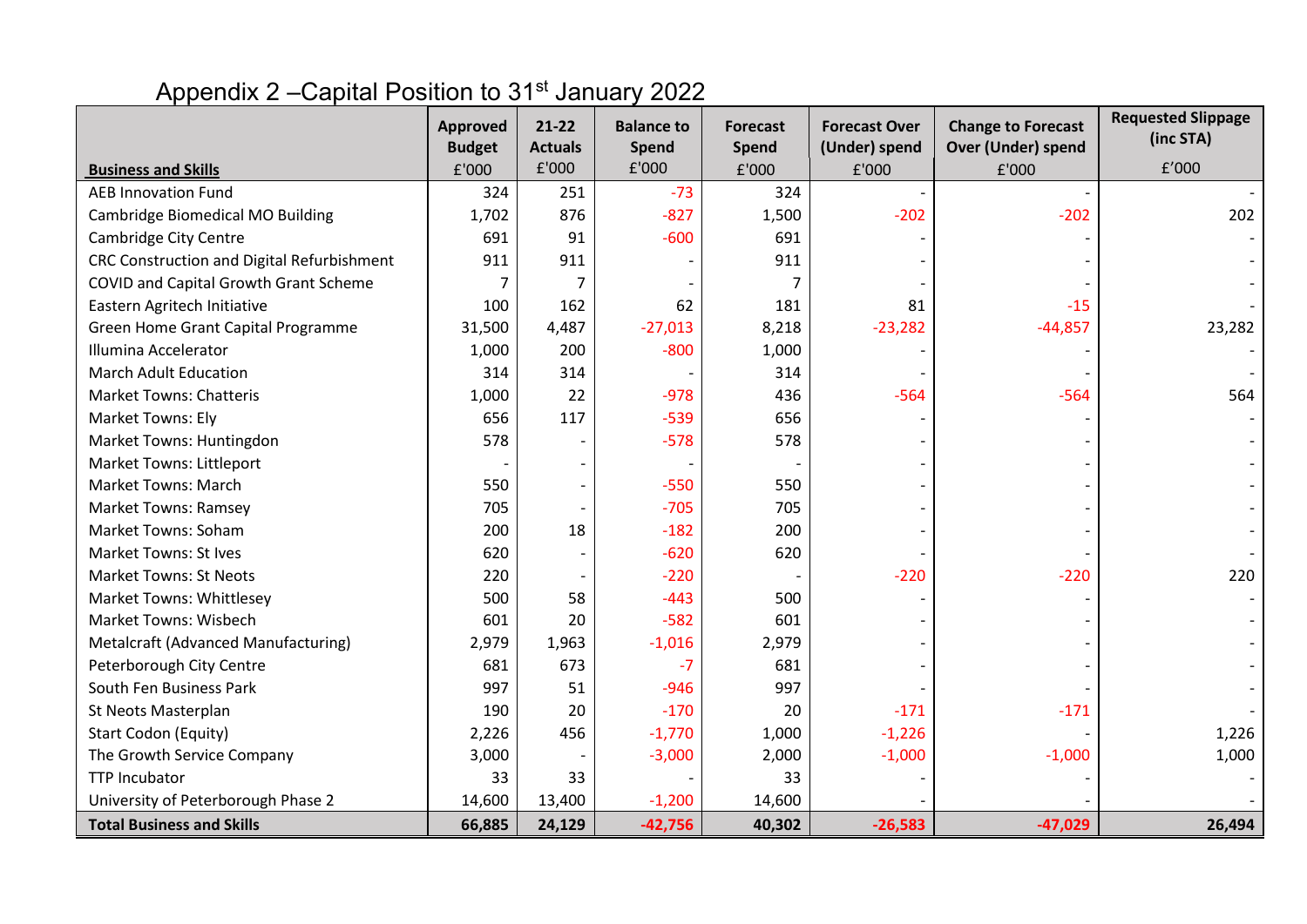|                                                            |                 |                          | <b>Balance</b> |                 |                      | Change to            | <b>Requested</b> |
|------------------------------------------------------------|-----------------|--------------------------|----------------|-----------------|----------------------|----------------------|------------------|
|                                                            | <b>Approved</b> | $21-22$                  | to             | <b>Forecast</b> | <b>Forecast Over</b> | <b>Forecast Over</b> | Slippage         |
|                                                            | <b>Budget</b>   | <b>Actuals</b>           | <b>Spend</b>   | <b>Spend</b>    | (Under) spend        | (Under) spend        | (inc STA)        |
| <b>Delivery and Strategy</b>                               | £'000           | £'000                    | £'000          | £'000           | £'000                | £'000                | f'000            |
| A10 Dualling                                               |                 |                          |                | 100             | 100                  |                      | $-100$           |
| A1260 Nene Parkway Junction 15                             | 3,222           | 11                       | $-3,211$       | 429             | $-2,793$             | $-2,793$             | 2,793            |
| A1260 Nene Parkway Junction 32/3                           | 239             | 129                      | $-110$         | 213             | $-26$                | $-26$                | 5,056            |
| A16 Norwood Dualling                                       | 626             | 67                       | $-559$         | 376             | $-250$               | $-151$               | 670              |
| A505 Corridor                                              | 143             | 6                        | $-137$         | 6               | $-137$               |                      | 137              |
| A605 Stanground - Whittlesea                               | 217             | $\overline{\phantom{0}}$ | $-217$         |                 | $-217$               |                      |                  |
| CAM Innovation Company Set up                              | 2,000           | $\overline{\phantom{a}}$ | $-2,000$       | 2,000           |                      |                      |                  |
| CAM Delivery to OBC                                        | 250             |                          | $-250$         | 150             | $-100$               |                      |                  |
| Coldhams Lane roundabout improvements                      | 234             |                          | $-234$         |                 | $-234$               |                      | 2,434            |
| Digital Connectivity Infrastructure Programme              | 3,139           | 753                      | $-2,386$       | 1,307           | $-1,831$             | $-31$                | 618              |
| Ely Area Capacity Enhancements                             | 326             | 202                      | $-124$         | 202             | $-124$               |                      | 124              |
| Fengate Access Study - Eastern Industries Access - Phase 1 | 477             | 282                      | $-195$         | 394             | $-83$                | 77                   | 83               |
| Fengate Access Study - Eastern Industries Access - Phase 2 | 161             | 119                      | $-42$          | 186             | 25                   | 25                   | $-25$            |
| Local Highways Maintenance & Pothole (with PCC and         |                 |                          |                |                 |                      |                      |                  |
| CCC)                                                       | 27,695          | 27,695                   |                | 27,695          |                      |                      |                  |
| King's Dyke                                                | 7,589           | 5,821                    | $-1,767$       | 7,589           |                      |                      | 2,100            |
| Lancaster Way                                              | 500             |                          | $-500$         |                 | $-500$               | $-387$               |                  |
| March Junction Improvements                                | 3,624           | 903                      | $-2,721$       | 2,083           | $-1,541$             | $-1,541$             | 2,769            |
| Regeneration of Fenland Railway Stations                   | 2,610           |                          | $-2,610$       | 2,657           | 47                   |                      | 627              |
| Soham Station                                              | 9,244           | 9,975                    | 732            | 9,482           | 238                  |                      | $-238$           |
| <b>Transport Modelling</b>                                 | 750             | 10                       | $-740$         | 50              | $-700$               | $-504$               | 700              |
| <b>Wisbech Access Strategy</b>                             | 2,739           | 859                      | $-1,880$       | 2,739           |                      |                      |                  |
| Wisbech Rail                                               | 306             |                          | $-306$         | 110             | $-196$               | $-196$               | 2,883            |
| <b>Total Delivery and Strategy</b>                         | 66,089          | 46,833                   | $-19,256$      | 57,768          | $-8,321$             | $-5,527$             | 20,630           |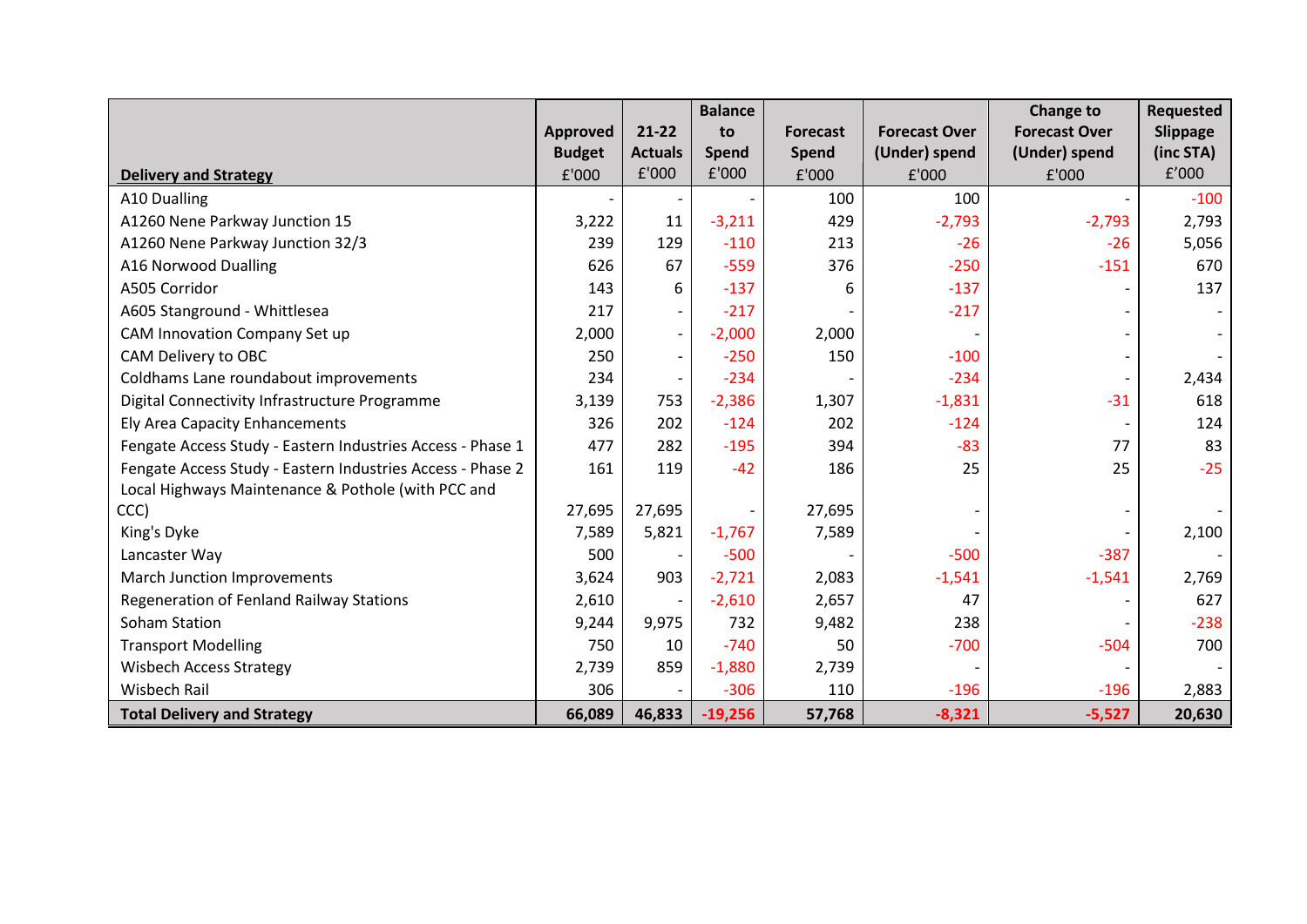| <b>Housing</b>                                                        | <b>Approved</b><br><b>Budget</b><br>£'000 | $21 - 22$<br><b>Actuals</b><br>£'000 | <b>Variance</b><br>to Budget<br>£'000 | <b>Forecast</b><br><b>Spend</b><br>£'000 | <b>Forecast Over</b><br>(Under) spend<br>£'000 | Change to<br><b>Forecast Over</b><br>(Under) spend<br>£'000 | <b>Requested</b><br>Slippage<br>(inc STA)<br>f'000 |
|-----------------------------------------------------------------------|-------------------------------------------|--------------------------------------|---------------------------------------|------------------------------------------|------------------------------------------------|-------------------------------------------------------------|----------------------------------------------------|
| Affordable Housing Grant Programme                                    | 25,119                                    | 893                                  | $-24,226$                             | 24,355                                   | $-764$                                         | 4,929                                                       | 764                                                |
| Housing Investment Fund - contracted payments<br><b>Total Housing</b> | 11,841<br>36,960                          | 8,304<br>9,197                       | $-3,536$<br>$-27,763$                 | 10,196<br>34,551                         | $-1,645$<br>$-2,409$                           | -974<br>3,955                                               | 1,645<br>2,409                                     |
|                                                                       |                                           |                                      |                                       |                                          |                                                |                                                             |                                                    |
| <b>Corporate Services</b>                                             | <b>Approved</b><br><b>Budget</b><br>f'000 | $21 - 22$<br><b>Actuals</b><br>£'000 | Variance<br>to Budget<br>£'000        | <b>Forecast</b><br><b>Spend</b><br>f'000 | <b>Forecast Over</b><br>(Under) spend<br>£'000 | Change to<br><b>Forecast Over</b><br>(Under) spend<br>£'000 | Requested<br>Slippage<br>(inc STA)<br>f'000        |
| <b>ICT Capital Costs</b><br>Investment in Finance System              | 44                                        | $\overline{\phantom{a}}$             | $-44$<br>$\qquad \qquad \blacksquare$ | 44                                       |                                                |                                                             | 150                                                |
| <b>Total Corporate Services</b>                                       | 44                                        | $\overline{\phantom{a}}$             | $-44$                                 | 44                                       |                                                |                                                             | 150                                                |
|                                                                       |                                           |                                      |                                       |                                          |                                                |                                                             |                                                    |
| <b>Total Capital Programme</b>                                        | 169,977                                   | 80,159                               | $-89,818$                             | 132,665                                  | $-37,313$                                      | $-48,601$                                                   | 49,683                                             |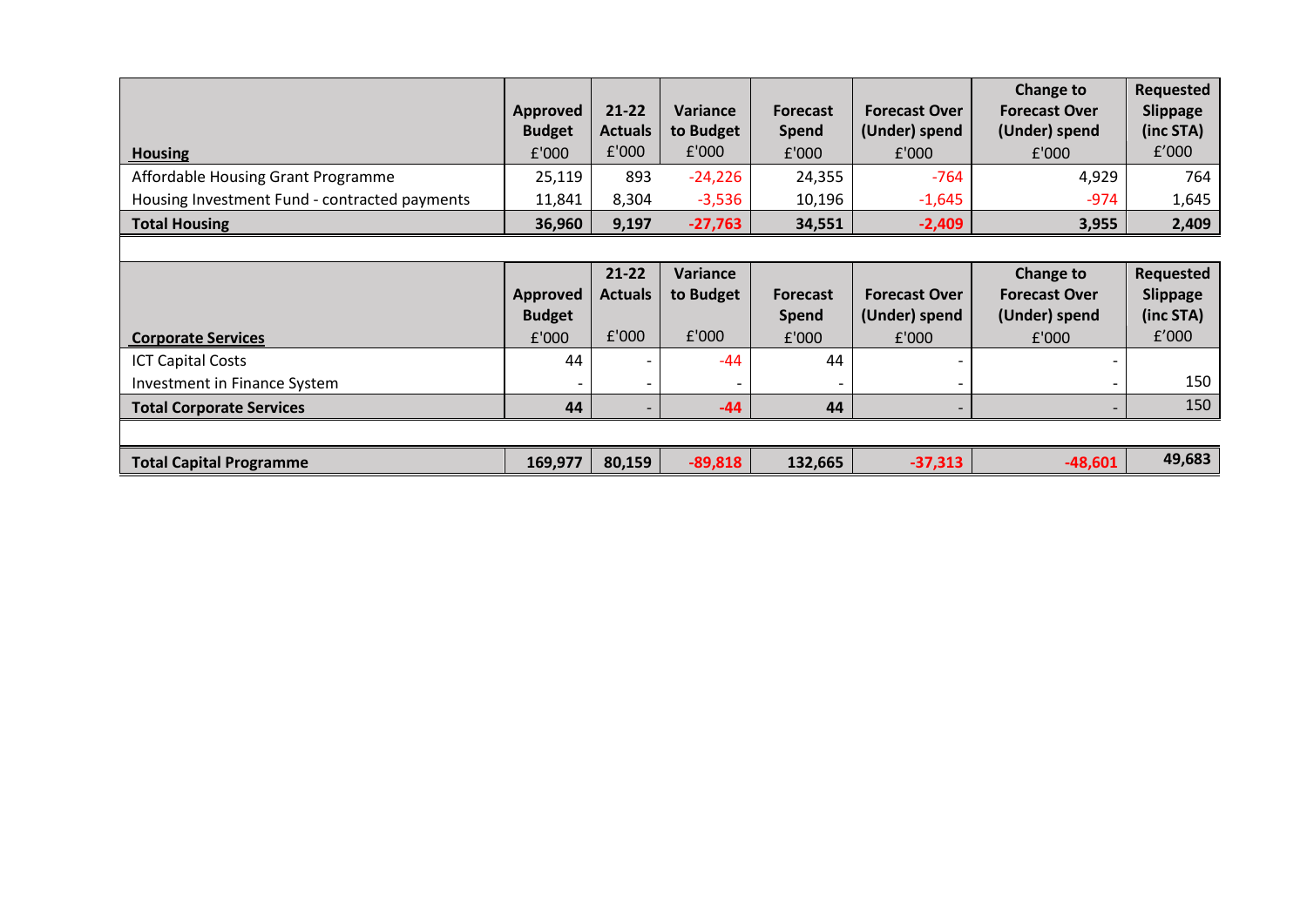# Appendix 3: Capital Programme

|                                             | <b>Approved to Spend Budgets</b> |                          |       |                          | <b>Total approved</b> | <b>Subject to Approval budget</b> |         |         |                          | <b>Total project</b> |
|---------------------------------------------|----------------------------------|--------------------------|-------|--------------------------|-----------------------|-----------------------------------|---------|---------|--------------------------|----------------------|
|                                             | 2021-22                          | 2022-23                  |       | 2023-24 2024-25          | spend                 | 2021-22                           | 2022-23 | 2023-24 | 2024-25                  | budgets              |
| <b>Business and Skills</b>                  | £'000                            | ${\tt f}'000$            | £'000 | £'000                    | £'000                 | £'000                             | £'000   | £'000   | £'000                    | £'000                |
| <b>AEB Innovation Fund</b>                  | 324                              |                          |       |                          | 324                   |                                   |         |         |                          | 324                  |
| Cambridge Biomedical MO Building            | 1,702                            |                          |       |                          | 1,702                 |                                   |         |         |                          | 1,702                |
| Cambridge City Centre                       | 691                              |                          |       |                          | 691                   |                                   |         |         | $\overline{a}$           | 691                  |
| CRC Construction and Digital Refurbishment  | 911                              |                          |       |                          | 911                   |                                   |         |         |                          | 911                  |
| COVID and Capital Growth Grant Scheme       | $\overline{7}$                   |                          |       |                          | $\overline{7}$        |                                   |         |         |                          | $\overline{7}$       |
| Eastern Agritech Initiative                 | 100                              |                          |       |                          | 100                   |                                   |         |         |                          | 100                  |
| GSE Green Home Grant Capital Programme Ph 2 | 31,500                           | 21,840                   |       |                          | 53,340                |                                   |         |         |                          | 53,340               |
| GSE Green Home Grant Capital Programme Ph 3 |                                  | 73,675                   |       |                          | 73,675                |                                   |         |         | $\qquad \qquad -$        | 73,675               |
| <b>GSE Home Upgrade Grant</b>               |                                  | 29,610                   |       |                          | 29,610                |                                   |         |         | $\overline{a}$           | 29,610               |
| Illumina Accelerator                        | 1,000                            | 1,000                    |       |                          | 2,000                 |                                   |         |         |                          | 2,000                |
| <b>March Adult Education</b>                | 314                              |                          |       |                          | 314                   |                                   |         |         |                          | 314                  |
| <b>Market Towns: Chatteris</b>              | 1,000                            |                          |       |                          | 1,000                 |                                   |         |         |                          | 1,000                |
| Market Towns: Ely                           | 656                              | 344                      |       |                          | 1,000                 |                                   |         |         |                          | 1,000                |
| Market Towns: Huntingdon                    | 578                              |                          |       |                          | 578                   |                                   | 422     |         | $\overline{\phantom{a}}$ | 1,000                |
| <b>Market Towns: Littleport</b>             |                                  |                          |       |                          |                       |                                   | 1,000   |         | $\blacksquare$           | 1,000                |
| <b>Market Towns: March</b>                  | 550                              | 1,550                    |       |                          | 2,100                 |                                   |         |         | $\overline{\phantom{a}}$ | 2,100                |
| <b>Market Towns: Ramsey</b>                 | 705                              | 295                      |       |                          | 1,000                 |                                   |         |         | $\overline{\phantom{m}}$ | 1,000                |
| Market Towns: Soham                         | 200                              | 470                      |       |                          | 670                   |                                   | 330     |         |                          | 1,000                |
| <b>Market Towns: St Ives</b>                | 620                              | $\overline{\phantom{a}}$ |       |                          | 620                   |                                   | 380     |         | $\overline{\phantom{a}}$ | 1,000                |
| <b>Market Towns: St Neots</b>               | 220                              | 921                      | 1,959 |                          | 3,100                 |                                   |         |         | $\overline{\phantom{a}}$ | 3,100                |
| <b>Market Towns: Whittlesey</b>             | 500                              | 500                      |       |                          | 1,000                 |                                   |         |         |                          | 1,000                |
| <b>Market Towns: Wisbech</b>                | 601                              | 399                      |       | $\overline{\phantom{0}}$ | 1,000                 |                                   |         |         | $\overline{\phantom{a}}$ | 1,000                |
| Metalcraft (Advanced Manufacturing)         | 2,979                            |                          |       |                          | 2,979                 |                                   |         |         | $\overline{\phantom{a}}$ | 2,979                |
| Peterborough City Centre                    | 681                              |                          |       |                          | 681                   |                                   |         |         |                          | 681                  |
| South Fen Business Park                     | 997                              |                          |       |                          | 997                   |                                   |         |         | $\overline{\phantom{0}}$ | 997                  |
| St Neots Masterplan                         | 190                              | 95                       |       |                          | 285                   |                                   |         |         | $\overline{\phantom{a}}$ | 285                  |
| Start Codon (Equity)                        | 2,226                            |                          |       |                          | 2,226                 |                                   |         |         | $\overline{\phantom{a}}$ | 2,226                |
| The Growth Service Company                  | 3,000                            | 3,000                    | 3,000 |                          | 9,000                 |                                   |         |         | $\overline{\phantom{a}}$ | 9,000                |
| <b>TTP Incubator</b>                        | 33                               |                          |       |                          | 33                    |                                   |         |         | $\overline{\phantom{a}}$ | 33                   |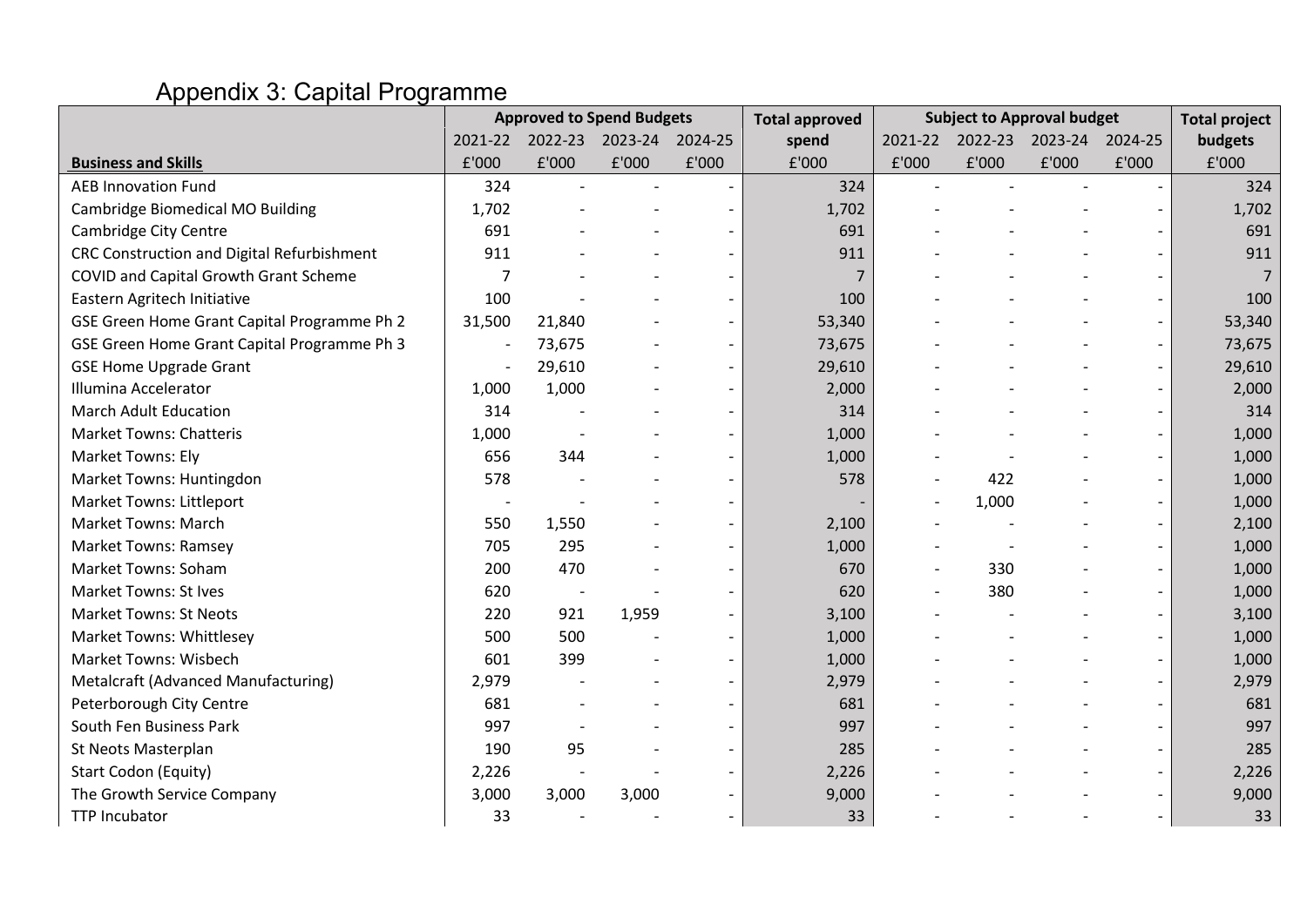|                                    | <b>Approved to Spend Budgets</b> |         |                          |             | <b>Total approved</b> | <b>Subject to Approval budget</b> |         |         |                | Total project |
|------------------------------------|----------------------------------|---------|--------------------------|-------------|-----------------------|-----------------------------------|---------|---------|----------------|---------------|
|                                    | 2021-22                          | 2022-23 | 2023-24                  | $2024 - 25$ | spend                 | 2021-22                           | 2022-23 | 2023-24 | 2024-25        | budgets       |
| <b>Business and Skills</b>         | f'000                            | £'000   | £'000                    | £'000       | £'000                 | £'000                             | £'000   | £'000   | £'000          | £'000         |
| University of Peterborough Phase 2 | 14,600                           |         |                          |             | 14,600                |                                   |         |         |                | 14,600        |
| University of Peterborough Phase 3 |                                  | 2,000   | $\overline{\phantom{a}}$ |             | 2,000                 |                                   |         |         |                | 2,000         |
| <b>Total Business and Skills</b>   | 66.885                           | 135,699 | 4,959                    |             | 207,543               |                                   | 2.132   |         | <b>Service</b> | 209,675       |

|                                                      | <b>Approved to Spend Budgets</b> |         |         |         | <b>Total</b> |         | <b>Subject to Approval budget</b> |         |                          |         |
|------------------------------------------------------|----------------------------------|---------|---------|---------|--------------|---------|-----------------------------------|---------|--------------------------|---------|
|                                                      |                                  |         |         |         | approved to  |         |                                   |         |                          | project |
|                                                      | 2021-22                          | 2022-23 | 2023-24 | 2024-25 | spend        | 2021-22 | 2022-23                           | 2023-24 | 2024-25                  | budgets |
| <b>Delivery and Strategy</b>                         | £'000                            | £'000   | £'000   | £'000   | £'000        | £'000   | £'000                             | £'000   | £'000                    | £'000   |
| A10 Dualling                                         |                                  | 4,000   |         |         | 4,000        |         |                                   |         |                          | 4,000   |
| A1260 Nene Parkway Junction 15                       | 3,222                            | 5,000   |         |         | 8,222        |         |                                   |         |                          | 8,222   |
| A1260 Nene Parkway Junction 32/3                     | 239                              |         |         |         | 239          | 5,030   | 1,500                             |         |                          | 6,769   |
| A141 capacity enhancements                           |                                  |         |         |         |              |         | 650                               | 1,300   | 2,300                    | 4,250   |
| A16 Norwood Dualling                                 | 626                              |         |         |         | 626          | 420     | 12,000                            |         | $\overline{\phantom{a}}$ | 13,046  |
| A505 Corridor                                        | 143                              |         |         |         | 143          |         |                                   |         |                          | 143     |
| A605 Stanground - Whittlesea                         | 217                              |         |         |         | 217          |         |                                   |         |                          | 217     |
| CAM Delivery to OBC                                  | 250                              |         |         |         | 250          |         |                                   |         |                          | 250     |
| CAM Innovation Company Set up                        | 2,000                            |         |         |         | 2,000        |         |                                   |         | $\overline{\phantom{a}}$ | 2,000   |
| Care Homes Reterofit Programme                       |                                  |         |         |         |              |         | 1,000                             | 1,000   | $\overline{\phantom{a}}$ | 2,000   |
| City of Cambridge Culture - Capital                  |                                  |         |         |         |              |         | 183                               | 153     | 30                       | 366     |
| Coldhams Lane roundabout improvements                | 234                              |         |         |         | 234          | 2,200   |                                   |         | $\overline{\phantom{a}}$ | 2,434   |
| Digital Connectivity Infrastructure Programme        | 3,139                            | 1,500   | 1,500   | 1,500   | 7,639        |         |                                   |         |                          | 7,639   |
| Ely Area Capacity Enhancements                       | 326                              |         |         |         | 326          |         |                                   |         | $\overline{\phantom{a}}$ | 326     |
| Fengate Access Study Eastern Industries Access - Ph1 | 477                              |         |         |         | 477          |         | 5,380                             |         | $\overline{\phantom{a}}$ | 5,857   |
| Fengate Access Study Eastern Industries Access - Ph2 | 161                              | 895     | 895     |         | 1,951        |         |                                   |         | $\overline{\phantom{a}}$ | 1,951   |
| Greater Cambridge Chalk Stream - Capital             |                                  |         |         |         |              |         | 100                               | 100     | 100                      | 300     |
| Hunts Biodiversity for all - Capital                 |                                  |         |         |         |              |         | 400                               | 400     | 400                      | 1,200   |
| King's Dyke                                          | 7,589                            |         |         |         | 7,589        | 2,100   |                                   |         |                          | 9,689   |
| Lancaster Way                                        | 500                              |         |         |         | 500          |         |                                   |         |                          | 500     |
| Local Highways Maintenance & Pothole (with PCC and   |                                  |         |         |         |              |         |                                   |         |                          |         |
| CCC)                                                 | 27,695                           | 27,695  | 27,695  | 27,695  | 110,780      |         |                                   |         |                          | 110,780 |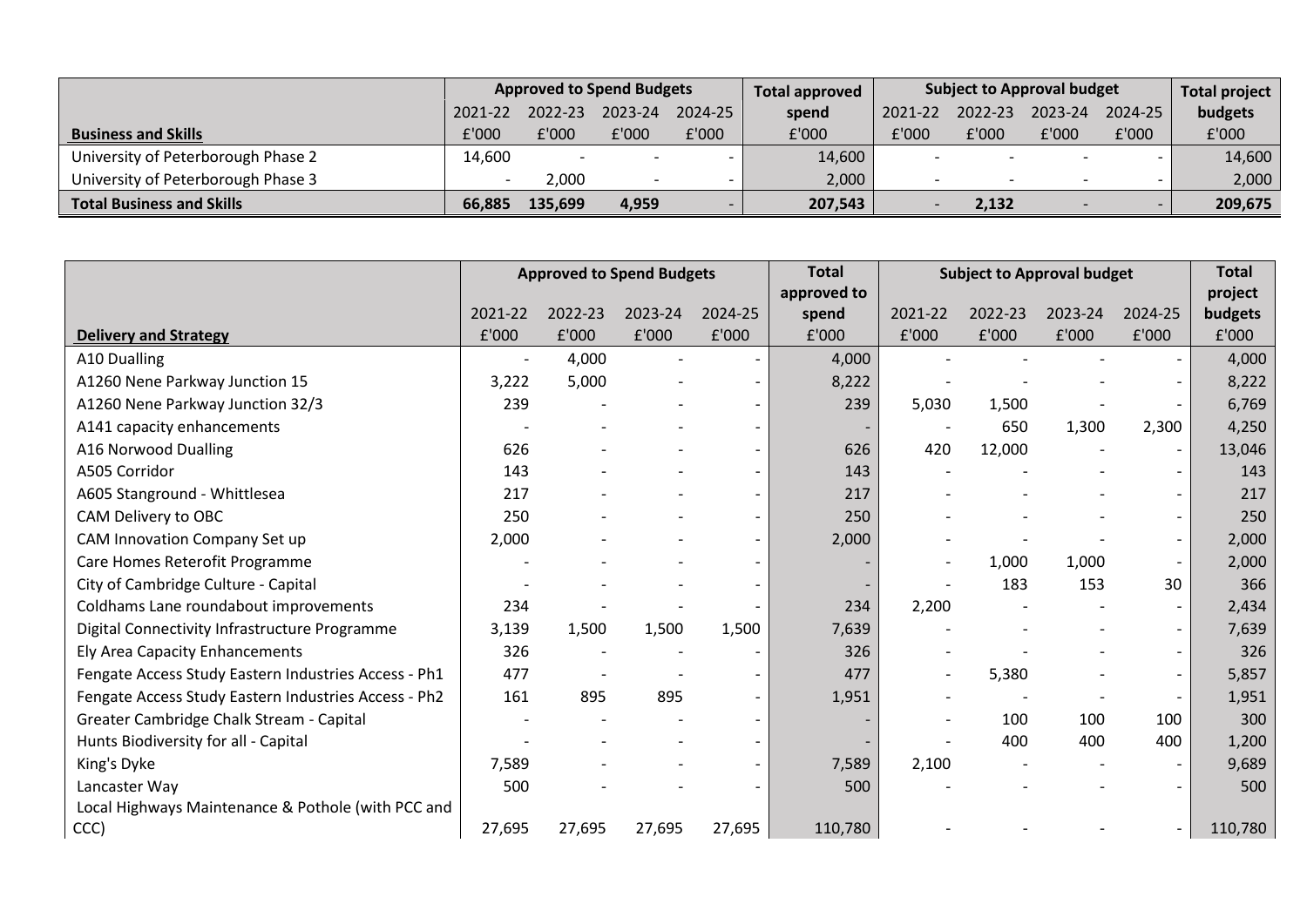| Logan's Meadow Nature Reserve             |        |        |        |        |         |                          | 250                      | 30     |                          | 280     |
|-------------------------------------------|--------|--------|--------|--------|---------|--------------------------|--------------------------|--------|--------------------------|---------|
| Meanwhile, North East Cambridge - Capital |        |        |        |        |         |                          | $\overline{\phantom{0}}$ | 1,000  |                          | 1,000   |
| March Junction Improvements               | 3,624  |        |        |        | 3,624   | 1,228                    |                          |        |                          | 4,852   |
| Nature and Environment Investment Fund    |        |        |        |        |         | $\overline{\phantom{a}}$ | 1,000                    |        | $\overline{\phantom{0}}$ | 1,000   |
| Net Zero Villages Fund                    |        |        |        |        |         | $\overline{\phantom{a}}$ | 1,000                    |        |                          | 1,000   |
| Regeneration of Fenland Railway Stations  | 2,610  |        |        |        | 2,610   | 674                      |                          |        |                          | 3,284   |
| Soham Station                             | 9,244  | 4,000  |        |        | 13,244  |                          |                          |        |                          | 13,244  |
| Snailwell Loop                            |        |        |        |        |         | 500                      |                          |        |                          | 500     |
| St Ives (SOBC, OBC & FBC)                 |        |        |        |        |         | 500                      | 1,000                    | 1,400  | 1,500                    | 4,400   |
| <b>Transport Modelling</b>                | 750    |        |        |        | 750     |                          | $\overline{\phantom{0}}$ |        |                          | 750     |
| Waterbeach solar PV vehicles - capital    |        |        |        |        |         | $\overline{\phantom{0}}$ | 2,000                    | 700    | $\overline{\phantom{0}}$ | 2,700   |
| <b>Wisbech Access Strategy</b>            | 2,739  |        |        |        | 2,739   |                          |                          |        |                          | 2,739   |
| Wisbech Rail                              | 306    |        |        |        | 306     | 2,688                    | 3,000                    | 5,000  |                          | 10,993  |
| <b>Total Delivery and Strategy</b>        | 66,089 | 43,090 | 30,090 | 29,195 | 196,159 | 15,340                   | 29,463                   | 11,083 | 4,330                    | 228,679 |

|                                               | <b>Approved to Spend Budgets</b> |         |                          | <b>Total</b>             | Subject to Approval budget |         |         | <b>Total</b>             |         |         |
|-----------------------------------------------|----------------------------------|---------|--------------------------|--------------------------|----------------------------|---------|---------|--------------------------|---------|---------|
|                                               |                                  |         |                          |                          | approved to                |         |         |                          |         | project |
|                                               | 2021-22                          | 2022-23 | 2023-24                  | 2024-25                  | spend                      | 2021-22 | 2022-23 | 2023-24                  | 2024-25 | budgets |
| <b>Housing</b>                                | £'000                            | £'000   | £'000                    | £'000                    | £'000                      | £'000   | £'000   | £'000                    | £'000   | £'000   |
| Affordable Housing Grant Programme            | 25,119                           |         | $\overline{\phantom{0}}$ | $\sim$                   | 25,119                     |         |         | $\overline{\phantom{0}}$ |         | 25,119  |
| Housing Investment Fund - contracted payments | 11.841                           | 593     |                          | $\overline{\phantom{0}}$ | 12,434                     |         |         | $\overline{\phantom{0}}$ |         | 12,434  |
| <b>Total Housing</b>                          | 36,960                           | 593     |                          |                          | 37,553                     |         |         |                          |         | 37,553  |

|                                 | <b>Approved to Spend Budgets</b> |         |                          | <b>Total</b> | <b>Subject to Approval budget</b> |         |                          | <b>Total</b>             |                          |         |
|---------------------------------|----------------------------------|---------|--------------------------|--------------|-----------------------------------|---------|--------------------------|--------------------------|--------------------------|---------|
|                                 |                                  |         |                          |              | approved to                       |         |                          |                          |                          | project |
|                                 | 2021-22                          | 2022-23 | 2023-24                  | 2024-25      | spend                             | 2021-22 | 2022-23                  | 2023-24                  | 2024-25                  | budgets |
| <b>Corporate Services</b>       | £'000                            | £'000   | £'000                    | £'000        | £'000                             | £'000   | £'000                    | £'000                    | £'000                    | £'000   |
| Investment in Finance System    |                                  |         | $\overline{\phantom{a}}$ |              |                                   | 150     | $\overline{\phantom{0}}$ |                          | $\overline{\phantom{0}}$ | 150     |
| <b>ICT Capital costs</b>        | 44                               | 42      | 42                       | 42           | 169                               |         | $\overline{\phantom{0}}$ |                          | $\overline{\phantom{0}}$ | 169     |
| <b>Officer Fit-Out costs</b>    | $\overline{\phantom{0}}$         |         |                          |              |                                   |         | 200                      |                          | $\overline{\phantom{0}}$ | 200     |
| <b>Total Corporate Services</b> | 44                               | 42      | 42                       | 38           | 169                               | 150     | 200                      | $\overline{\phantom{0}}$ |                          | 519     |
|                                 |                                  |         |                          |              |                                   |         |                          |                          |                          |         |
| <b>Total Capital Programme</b>  | 220,655                          | 38,827  | 28,077                   | 23,118       | 310,678                           | 17,480  | 27,732                   | 9,200                    | 5,300                    | 370,389 |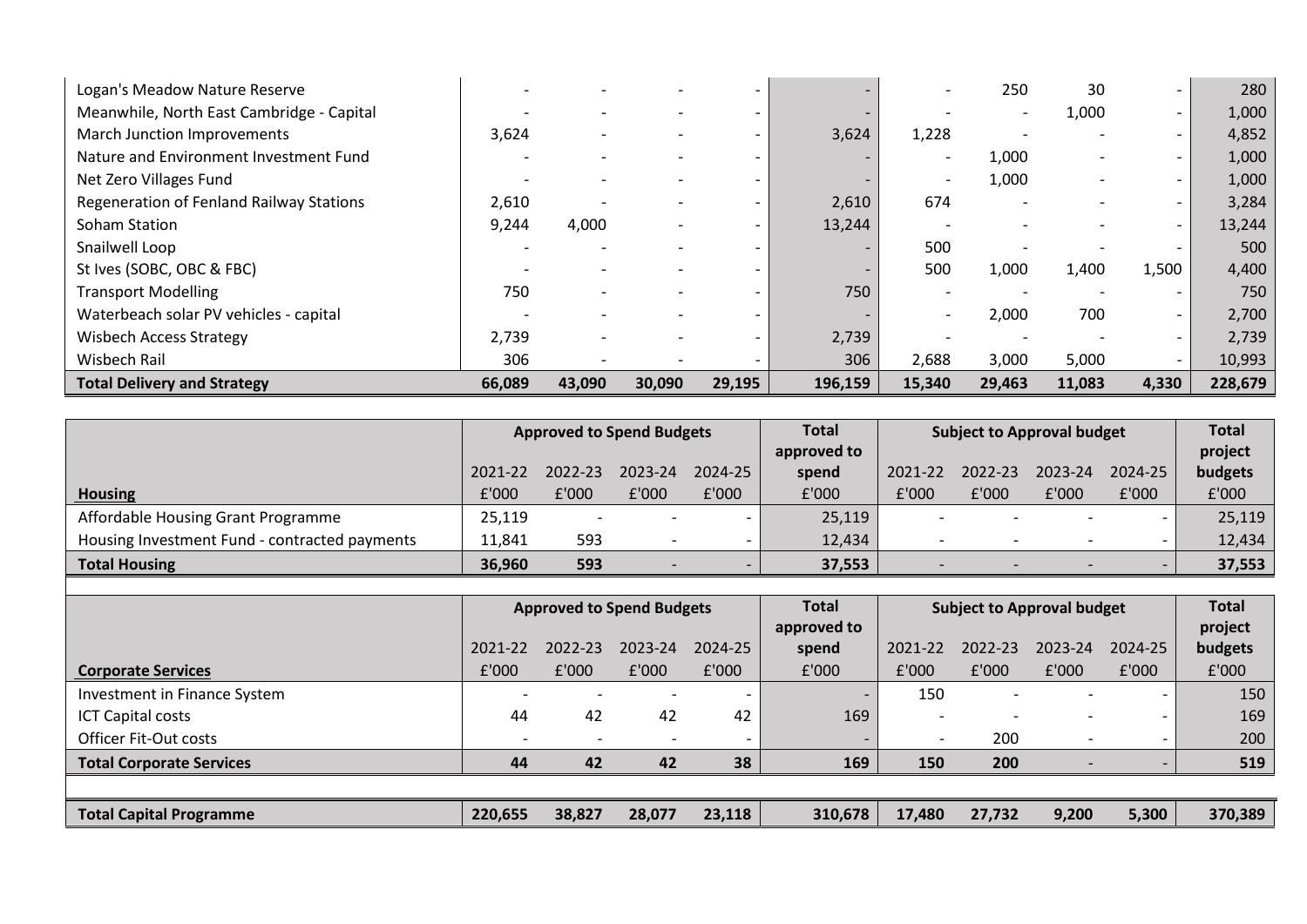## Appendix 4: Detailed Explanations of Material Variances

## **Operational Revenue Variances >£100k**

| 1. Committee/Business<br><b>Board Allowances</b> |  | Change in forecast expenditure                                                                                                                                                                                                                                                                                                                                     | $-F119k$ |
|--------------------------------------------------|--|--------------------------------------------------------------------------------------------------------------------------------------------------------------------------------------------------------------------------------------------------------------------------------------------------------------------------------------------------------------------|----------|
| 2021-22 Budget                                   |  | £144k   Forecast expenditure                                                                                                                                                                                                                                                                                                                                       | f 25k    |
|                                                  |  | Per the Business Board's recommendation, 75% of their remuneration and<br>expenses are being met from the Local Growth Fund topslice rather than from<br>Enterprise Zone Receipts as was budgeted for. As such the expenditure<br>charged to this line has been significantly reduced.<br>As the Local Growth Funds have come to an end this is a one-year effect. |          |

### **Workstream Revenue Variances >£250k**

| 2. AEB Devolution                                                                                                                                                                                                                                                                                                         | Change in forecast income                                                | $-E280k$ |  |  |  |  |
|---------------------------------------------------------------------------------------------------------------------------------------------------------------------------------------------------------------------------------------------------------------------------------------------------------------------------|--------------------------------------------------------------------------|----------|--|--|--|--|
| <b>Programme</b>                                                                                                                                                                                                                                                                                                          |                                                                          |          |  |  |  |  |
| 2021-22 Budget   £11,368k   Forecast expenditure                                                                                                                                                                                                                                                                          |                                                                          | £10,175k |  |  |  |  |
| The AEB Devolution programme has been forecasting an underspend<br>against budget for most of the financial year.                                                                                                                                                                                                         |                                                                          |          |  |  |  |  |
| limited to:                                                                                                                                                                                                                                                                                                               | This underspend is made up of several component parts, including but not |          |  |  |  |  |
| Provider underperformance<br>COVID-19 pandemic impacts<br>$\bullet$<br>Return of previous academic year underspend<br>$\bullet$<br>Withdrawal of providers                                                                                                                                                                |                                                                          |          |  |  |  |  |
|                                                                                                                                                                                                                                                                                                                           | The increase in underspend for January 2022 is made up of the following: |          |  |  |  |  |
| -£145,657 return of underspend from the previous academic year<br>٠<br>-£24,935 due to a withdrawal of a supplier from the current academic<br>year                                                                                                                                                                       |                                                                          |          |  |  |  |  |
| -£82,661 lower spend than forecast for the ITP's<br>A paper is being taken to the March Skills Committee regarding funding<br>flexibilities for the next academic year and several initiatives have been<br>undertaken to mitigate the underspend including in-year growth cases and<br>the procurement of new providers. |                                                                          |          |  |  |  |  |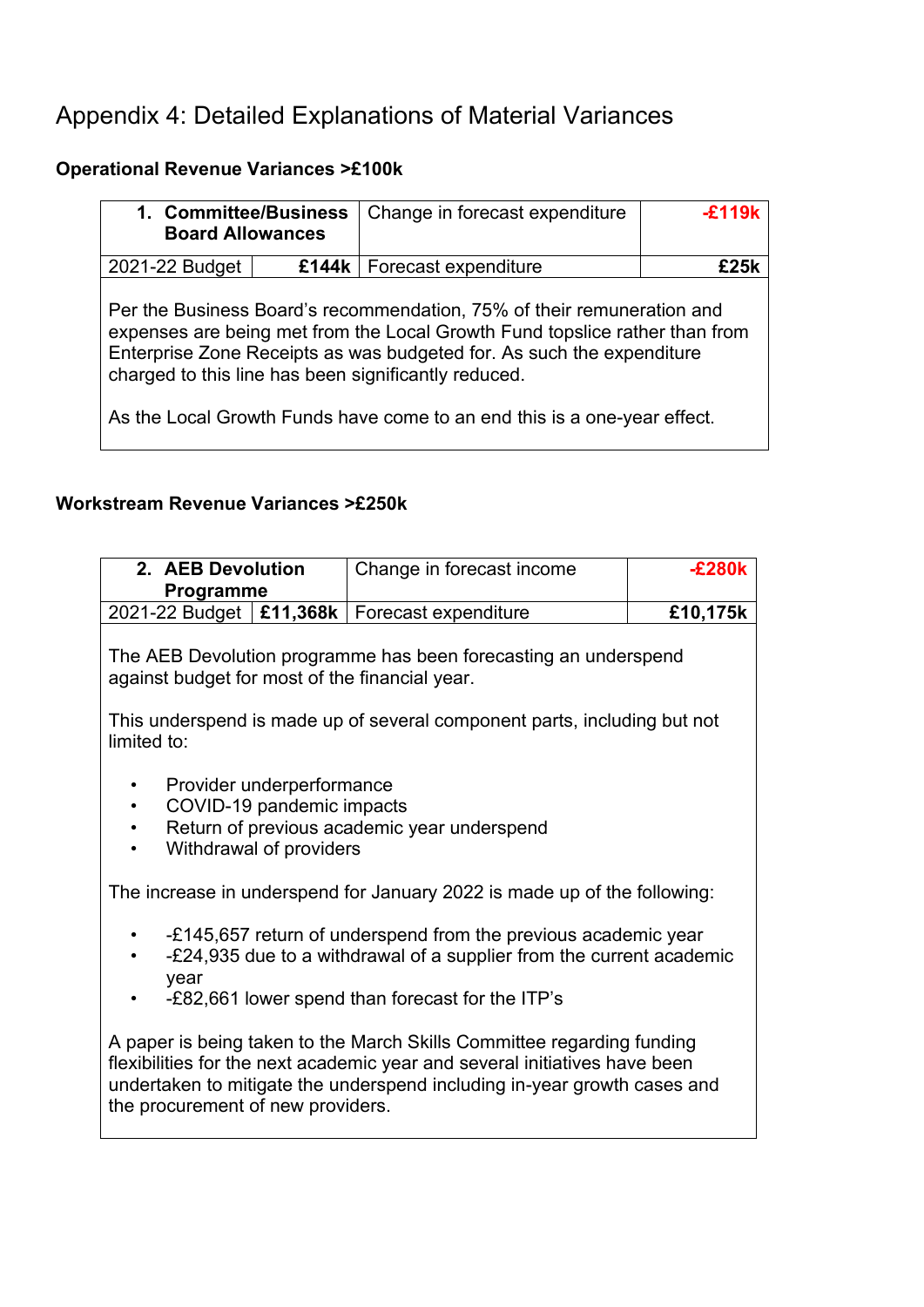| 3. Public Transport - |                            | Change in forecast                                                                                                                                                                                                                                                                                                                                                                                                                                           | -F284k  |
|-----------------------|----------------------------|--------------------------------------------------------------------------------------------------------------------------------------------------------------------------------------------------------------------------------------------------------------------------------------------------------------------------------------------------------------------------------------------------------------------------------------------------------------|---------|
|                       | <b>Concessionary Fares</b> | expenditure                                                                                                                                                                                                                                                                                                                                                                                                                                                  |         |
| 2021-22 Budget        | £9,129k                    | Forecast expenditure                                                                                                                                                                                                                                                                                                                                                                                                                                         | £8,845k |
|                       |                            | The underspend on Public Transport Concessionary Fares is due to payment<br>for transport providers remaining at pre-covid rates. The budget was<br>originally set with an inflation element to be added to the rates paid each year<br>to transport providers. This inflation element has not been applied to these<br>rates in 2021-22, as we have been paying on-profile rather than based on<br>actual ridership in line with national DfT instructions. |         |

## **Capital Programme Variances >£500k**

| 4. Green Homes<br><b>Grant Capital</b><br><b>Programme</b>                                                                                                                                                                                                                            | Change in forecast expenditure                                                                                                                                                                                                          | <b>E23,282k</b> |  |  |  |
|---------------------------------------------------------------------------------------------------------------------------------------------------------------------------------------------------------------------------------------------------------------------------------------|-----------------------------------------------------------------------------------------------------------------------------------------------------------------------------------------------------------------------------------------|-----------------|--|--|--|
| £31,500k<br>2021-22 Budget                                                                                                                                                                                                                                                            | Forecast expenditure                                                                                                                                                                                                                    | £8,218k         |  |  |  |
| timetable.                                                                                                                                                                                                                                                                            | This budget was reprofiled at the January 2022 CA Board meeting further to<br>the BEIS request for reprofile and repatriate forecast underspends. At this<br>time, the end date of the programme was in dispute along with the delivery |                 |  |  |  |
| Subsequent to the reprofile, BEIS have since confirmed that, while works<br>must be commissioned by the end of March 2022, programme delivery can<br>continue through to June 2022 allowing providers to deliver services over a<br>longer period to match supply chain requirements. |                                                                                                                                                                                                                                         |                 |  |  |  |
| year.                                                                                                                                                                                                                                                                                 | The £23m underspend for this FY is a timing delay, rather than a further<br>reduction in anticipated delivery, and the ringfenced funds are therefore<br>requested to be slipped into 2022-23 to cover spend in the next financial      |                 |  |  |  |

| 5. Market Towns:<br><b>Chatteris</b>                 | Change in forecast expenditure                                                                                                                                                                                                                                                                                                                                                               | $-E564k$ |
|------------------------------------------------------|----------------------------------------------------------------------------------------------------------------------------------------------------------------------------------------------------------------------------------------------------------------------------------------------------------------------------------------------------------------------------------------------|----------|
| 2021-22 Budget                                       | £1,000k   Forecast expenditure                                                                                                                                                                                                                                                                                                                                                               | £436k    |
| Enforcement elements of the programme.<br>next year. | This forecast has been updated following a request from Chatteris Town<br>Council which detailed that expenditure was no longer anticipated in the<br>current financial year for the Local Skills Development and Civil Parking<br>As both elements are still planned to be delivered in 2022-23 the budget is<br>shown as forecasting a reduced spend this year and slippage requested into |          |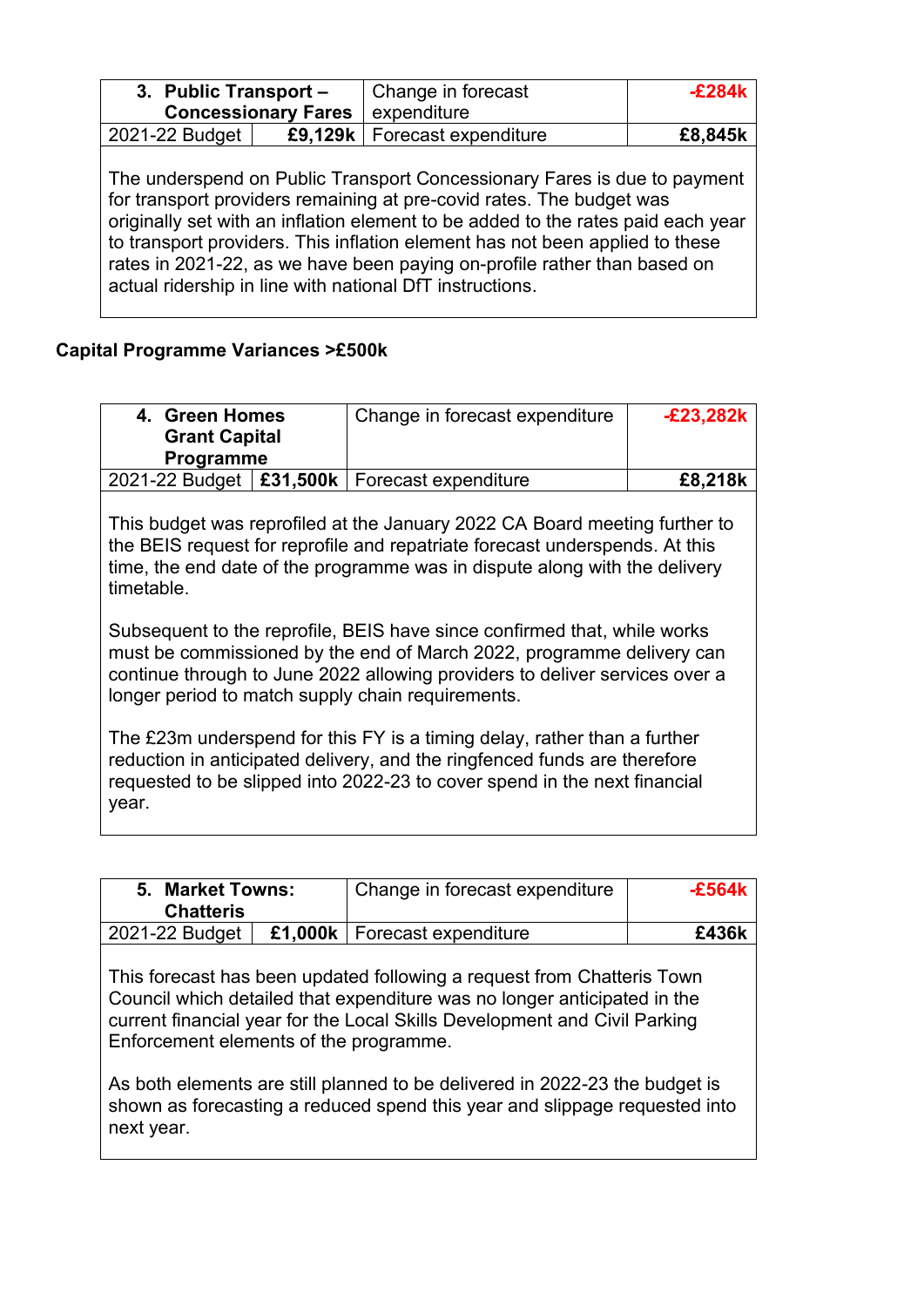|                        | 6. The Growth Service   Change in forecast expenditure | <b>-£1,000k</b> |
|------------------------|--------------------------------------------------------|-----------------|
| Company                |                                                        |                 |
| 2021-22                | £3,000k   Forecast expenditure                         | £2,000k         |
| <b>Approved Budget</b> |                                                        |                 |

This budget line relates to the funding of small-scale equity investments into high growth potential companies, is funded by the LGF, and delivered by the Growth Co service.

These equity awards have been delayed slightly due to the processes involved with the approvals of the funding. An equity investment panel exists that oversees, reviews and approves all applicants for this grant funding, and includes members from the Business Board as well as officers from both Growth Co and Growth Works.

The original budget profile was the initial indicative forecast prior to the processes being established and enable the investments to begin. Equity investment grants were pushed towards the end of the 21/22 FY due to the time needed to set up panels and the market the investment offer.

There are several funding applications that have been reviewed and approved, and it is expected that claims for these will be received in the next month.

The underspend should be classed as slippage as the funding will be defrayed during the 22/23 FY.

|                        | 7. Transport Modelling   Change in forecast expenditure | -£504k |
|------------------------|---------------------------------------------------------|--------|
| 2021-22                | £750k   Forecast expenditure                            | £50k   |
| <b>Approved Budget</b> |                                                         |        |

The development of the regional transport model has been delayed, creating an underspend of £700k. Work was commissioned to put together a broad technical specification to accompany an invitation to tender to produce a full transport model. However, a study to consider the scope of the outputs and consider the best approach going forward, proposed the scope be changed from a regional transport model to the development of a data centre across all partners, for modelling across all disciplines (housing, economy, retail, education, transport, leisure) rather than just transport alone.

Discussion as to the scope of the project continues with our partners. It is anticipated that a paper will be submitted to Transport & Infrastructure Committee and Combined Authority Board in early 2022/23. Any unspent budget will be required in 2022/23 financial year, when a clearer idea of the scope of the project is expected.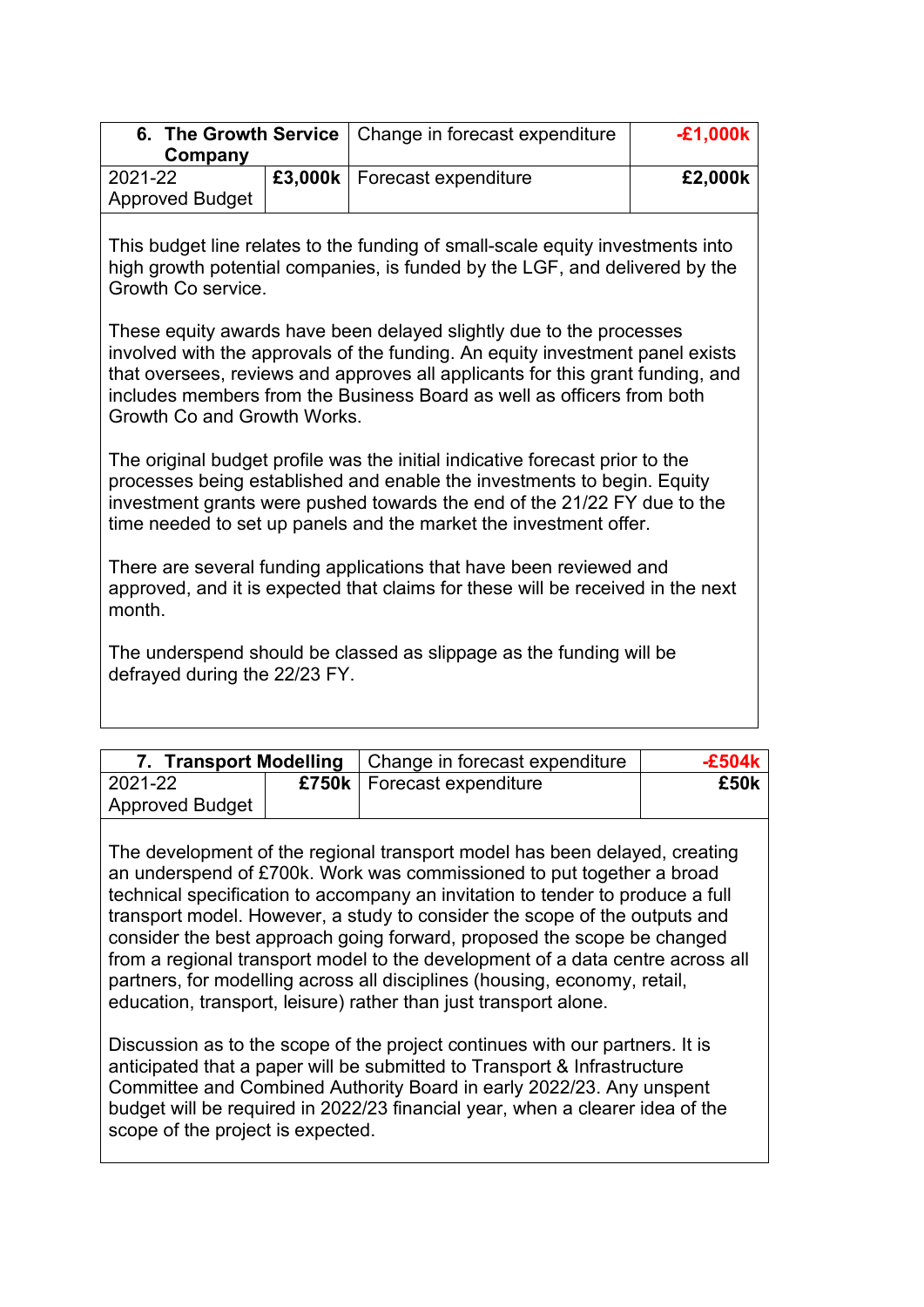| 8. Affordable Housing  | Change in forecast expenditure  | £4,929k  |
|------------------------|---------------------------------|----------|
| <b>Grant Programme</b> |                                 |          |
| 2021-22                | £25,119k   Forecast expenditure | £24,355k |
| <b>Approved Budget</b> |                                 |          |

9 March 2022 Housing Committee agreed an updated grant for the affordable housing scheme at Wisbech Road. As well as increasing the value of the grant from £4.542m to £5.249m the amount of the grant due for starting on site increased from 25% to 75%, which increases the forecast for 21/22 by £2.8m.

The remaining variance is largely due to a correction to the forecast for the start on site payments for 3 schemes which are expected to be paid in 22/23 now being accounted for in the 21/22 forecast on an accruals basis. These changes bring the outturn forecast closer to the budget.

| 9. Housing Investment                                                                                                                                                                                                                                       |  | Change in forecast expenditure  | $-$ £974k |
|-------------------------------------------------------------------------------------------------------------------------------------------------------------------------------------------------------------------------------------------------------------|--|---------------------------------|-----------|
| <b>Fund</b>                                                                                                                                                                                                                                                 |  |                                 |           |
| 2021-22                                                                                                                                                                                                                                                     |  | £11,841k   Forecast expenditure | £10,196k  |
| <b>Approved Budget</b>                                                                                                                                                                                                                                      |  |                                 |           |
| The forecast has reduced due to updated drawdown forecasts for the<br>affordable housing loans, reflecting the impact of Covid related delays.<br>On the MOD Ely scheme spend has reduced as some of the units are now<br>being sold without refurbishment. |  |                                 |           |

A 3-month extension to the Former Alexander House Ely loan was agreed at the 26th January Board meeting.

All loans are being closely monitored and are anticipated to be repaid within terms of the current loan agreements.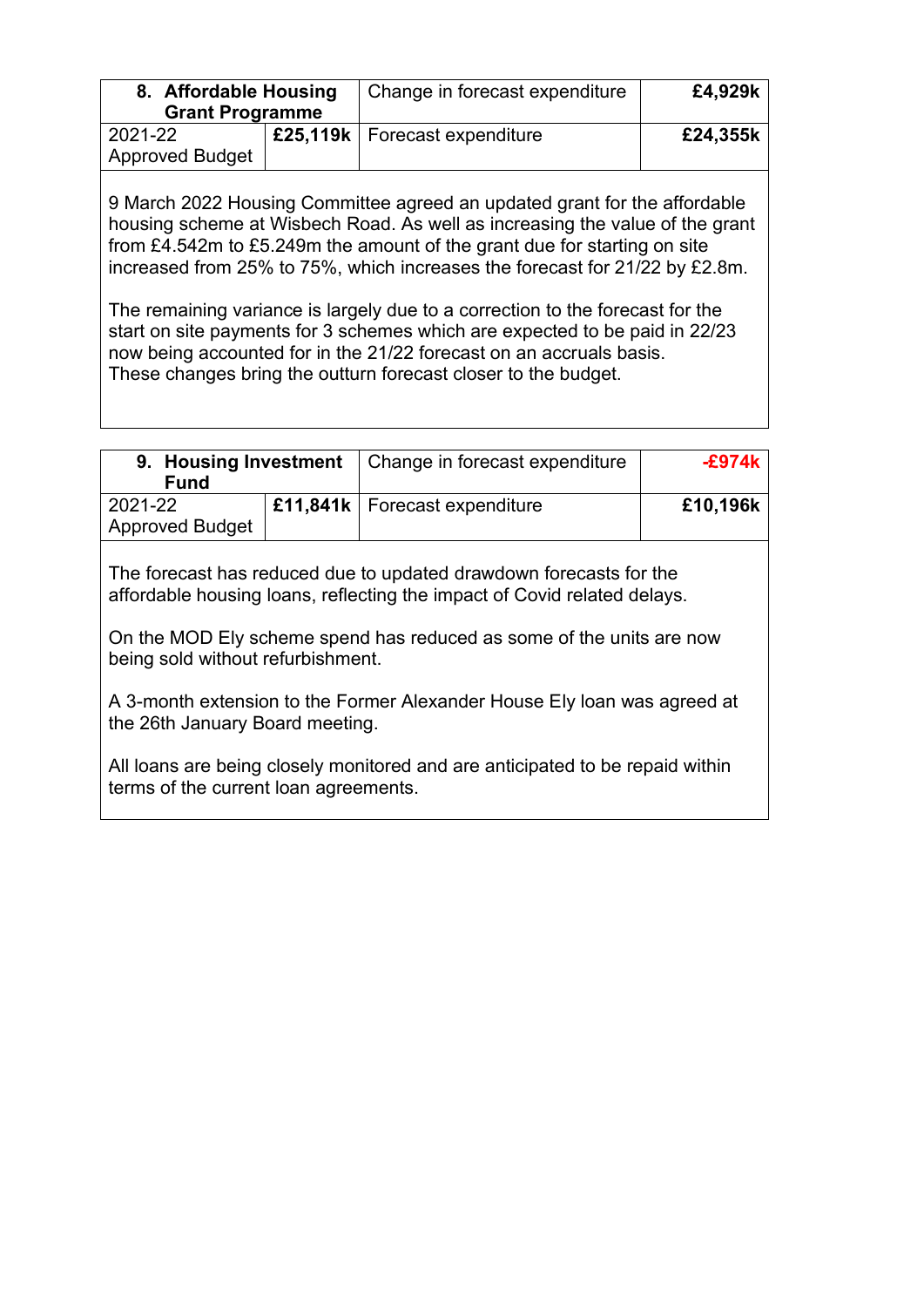## Appendix 7 - Summary of Shortlisted Projects

### **Transport Model Replacement**

Procurement, commissioning, development, handover and operation of a Transport Analysis Guidance (TAG) compliant transport and land use model to replace the existing CSRM2 (Cambridge Sub-Region Model 2), including the collection of traffic and transport data, and extension of coverage to all of Cambridgeshire and Peterborough. Cambridgeshire and Peterborough currently operate two different models and this scheme will ensure that the resultant modelling system will work successfully, both for each location, and the CPCA area as a whole with the necessary component parts.

The new modelling system for Cambridgeshire and Peterborough will allow for:

- The production of transport evidence bases to support Local Plan development
- The assessment and production of business cases for transport schemes that are compliant with Department for Transport and Treasury guidance and with Combined Authority and local council assurance protocols.
- The production of transport and related metrics and data that cover the whole CPCA area the constituent local authority areas, and more localised data as required, including data to inform environmental, carbon, air quality and health assessments.

### **Peterborough Electric Buses**

The 350 strong bus network across Cambridgeshire and Peterborough is predominantly operated by diesel fueled vehicles from two depot locations. The business case this funding seeks to progress will establish the case for two activities as set out below. This case will feed into funding bids including the Bus Service Improvement Plan (BSIP) and the Zero Emissions Busses Regional Area (ZEBRA) aimed at unlocking the large scale capital investment required to deliver the zero emissions vision.

1. Undertake an Options Appraisal to identify the requirements for a new bus depot in Peterborough. The current bus depot is located in a busy, built-up part of the city. Not only is the location unsuitable but, crucially, the restricted size of the site means that it could not be retrofitted to enable a transition to a low carbon fleet.

The aim of the Options Appraisal is to develop a specification for a new depot, identify geographic constraints and determine the different economic models available to finance a new depot including exploring restrictions relating to potential state aid. At this stage the Council is only seeking to secure the budget to undertake the Options Appraisal, but it should be noted that funding is likely to be required in the future to relocate the depot depending on the options identified.

2. Convert the Cambridgeshire and Peterborough bus fleet to low carbon vehicles. The CPCA have committed that Buses operating within the CPCA area with public subsidies should be zero emission by 2030 (with progress by 2025). In order to achieve this all 350 of the current bus fleet operating need to be converted to alternative fuels. The CPCA have already developed a ZEBRA bid detailing how 30 buses will be financed initially with contributions from both the DfT, local operators and the CPCA and, the CPCA's Bus Service Improvement Plan bid includes funding to continue this roll-out across the whole of the area's fleet.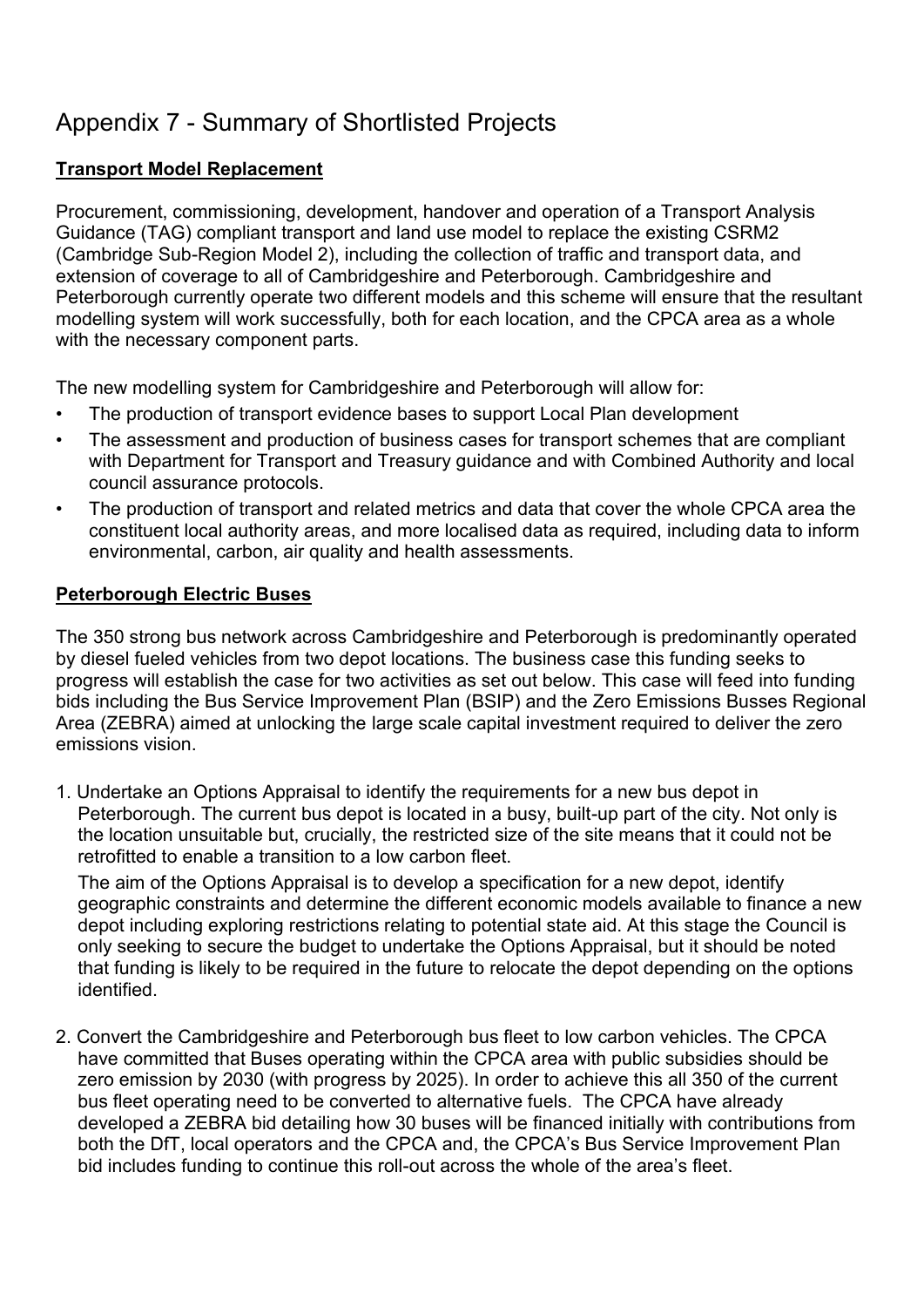### **Active Travel Funding**

During the longlisting process every area of the Combined Authority put forward proposals to encourage the uptake of active travel. This budget ringfences a sizeable investment into active travel which the Combined Authority will allocate to help facilitate a modal shift away from private vehicle use to healthier, more sustainable alternatives. Examples of such projects include Fletton Quays footbridge, the A10 footbridge at Lancaster Way Ely, and the Peterborough Green Wheel.

### **Further Education Cold Spots**

The Combined Authority, together with our constituent local authorities: Cambridgeshire County Council, Huntingdon District Council and East Cambridgeshire Council are seeking Gainshare funding of £4.8m to initiate two new Post 16 education and training provisions in St Neots and East Cambridgeshire for c.4000 students. The funding from Gainshare will leverage further capital investment from the Department for Education (DfE) Capital Transformation Fund and Post 16 Demographic Growth Funds and/or local match funds, to address the gap in further education provision in the East and West of the sub-region.

The funding from Gainshare for this proposal provides a modest investment to ensure there is strategic alignment with the Employment and Skills Strategy. This will kick-start two major legacy projects for the Combined Authority, which will provide education and training opportunities for future generations and would not proceed without Combined Authority intervention.

Gainshare funding will be used to undertake a feasibility study for the proposed two campuses, legal due diligence, identification of education partners, preparation of funding applications and local 'match' to lever DfE and other capital funding.

### **Market Towns and Villages**

A continuation of the Market Towns Programme to support economic vitality and renaissance in our market towns, villages, and rural communities. To strengthen and improve the local offer to benefit all sections of the community, and to allow people to deepen their social, employment and learning networks in rural locations. All key elements in realising the potential of towns to act as service centers for their catchment areas, and particularly important for the relationship between our two core cities and the rural hinterlands.

Targeted intervention to support the creation and growth of local Social Enterprises. Like traditional businesses these community-based entities aim to make a profit but reinvest or donate financial gains to create positive social change locally. By supporting the social enterprise sectors to operate in the open market allows them to help tackle social problems, improve people's life chances, provide training and employment opportunities for those furthest from the market, support communities and help the environment. This will include support for Cultural industries to help overcome the negative impacts of social isolation within communities, and to provide the opportunity for people of all ages to participate in local cultural activities and promote positive community wellbeing.

### **Growth Works Equity Fund**